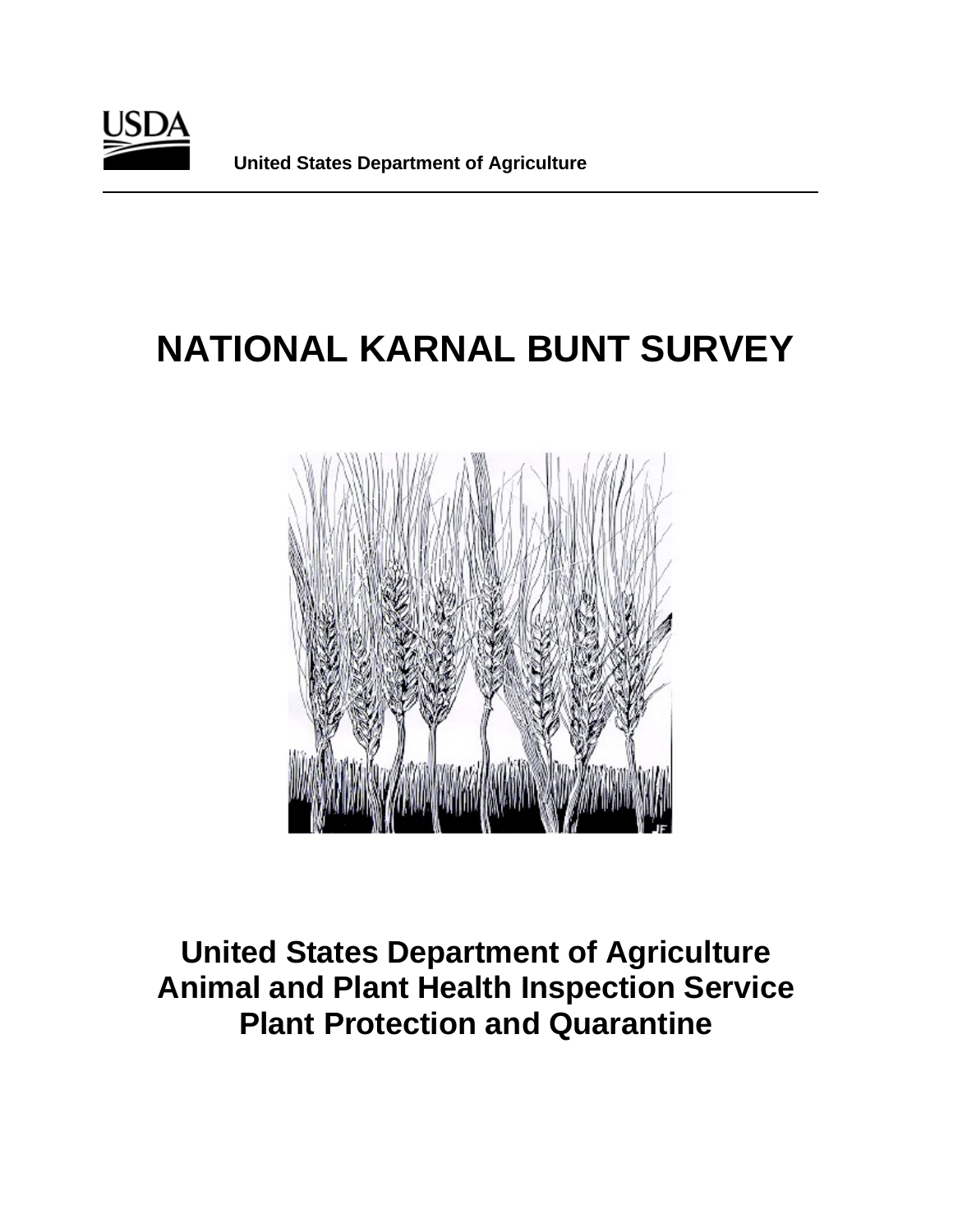| Final Identification Notification <b>Final Identification</b> 16 |
|------------------------------------------------------------------|
|                                                                  |
|                                                                  |
| Appendix B - PPQ Form 391 Specimen for Determination19           |

### **CONTENTS**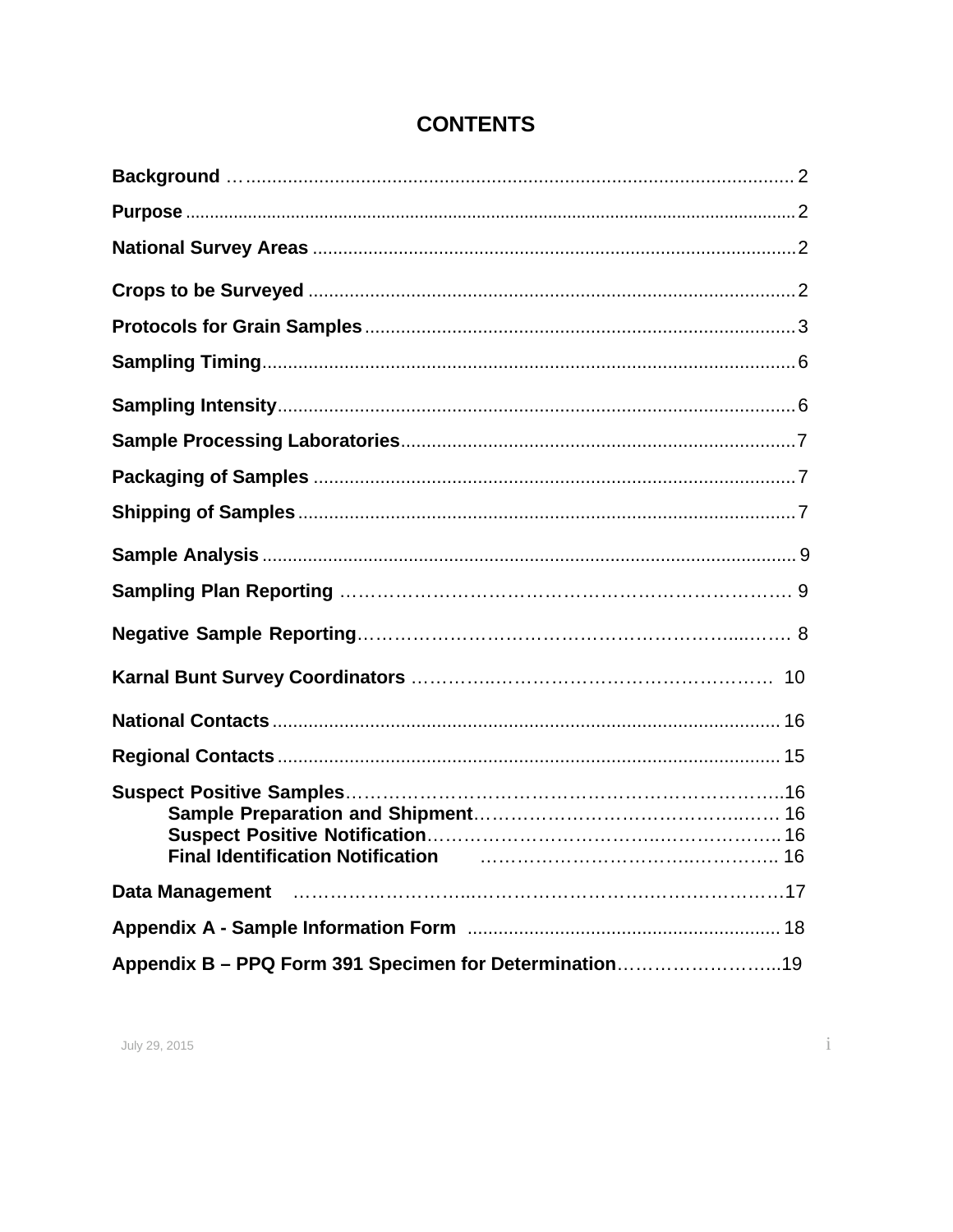### **TABLES**

<span id="page-2-0"></span>

| Table 1. National Karnal Bunt Survey of Wheat Producing States,                                                                           |
|-------------------------------------------------------------------------------------------------------------------------------------------|
| Table 2. USDA, National Agricultural Statistics Service (NASS): Steps to Obtain<br>Data on Average Production of Susceptible Host Crops 5 |
| Table 3. APHIS-Approved Method for Disposal of KB Reference Samples 5                                                                     |
| Table 4. APHIS Approved Karnal Bunt Sample Processing     8                                                                               |
| Table 5. Contact Information for UPS Shipment of National Karnal Bunt Survey<br>Samples to the PPQ National KB Processing Laboratory   8  |
|                                                                                                                                           |
|                                                                                                                                           |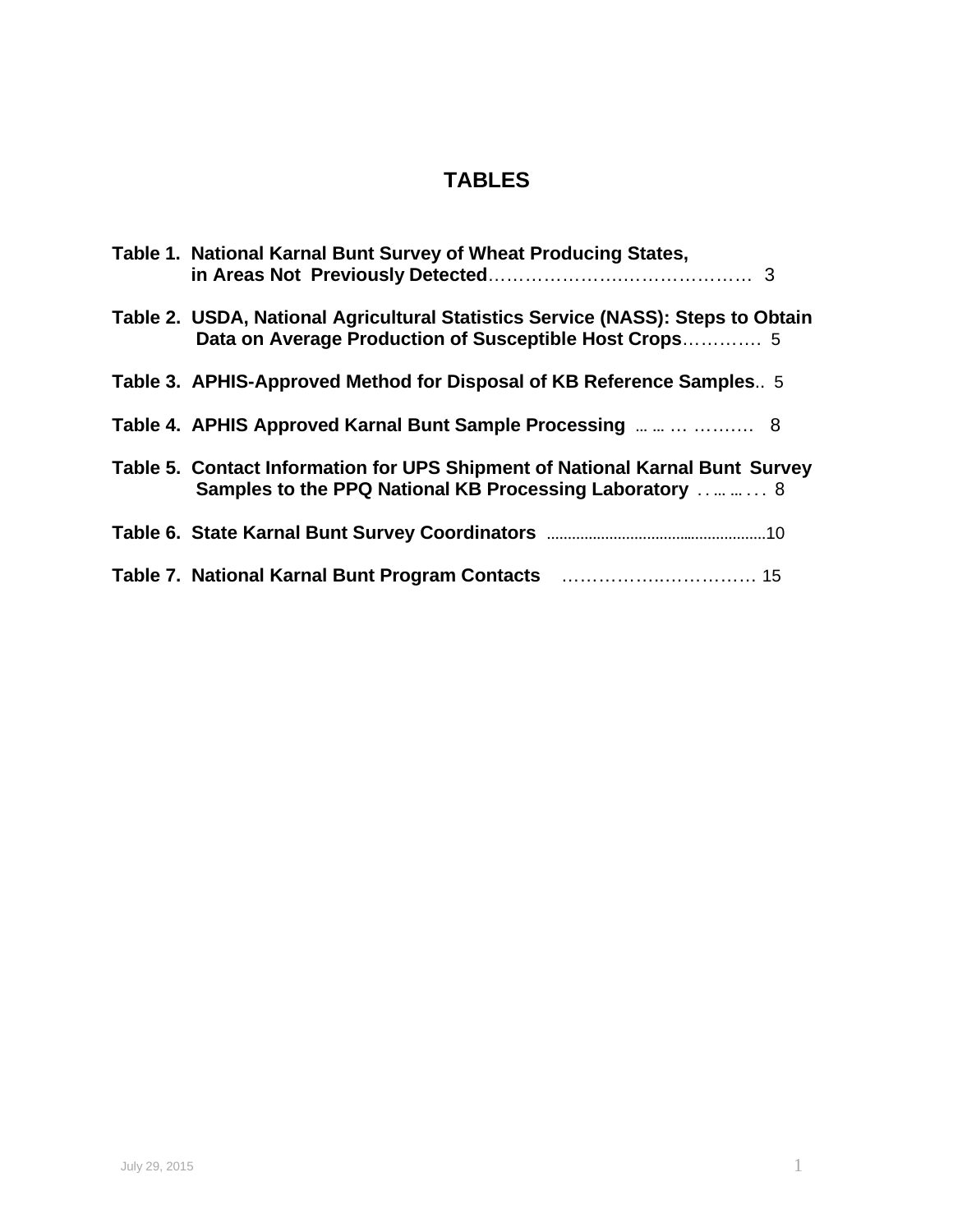### **BACKGROUND**

Karnal bunt (KB) is caused by the fungus *Tilletia indica* Mitra. This plant pathogen was first reported in 1931, infecting wheat growing near the city of Karnal in the Indian state of Haryana – hence the common name "Karnal bunt". The United States Department of Agriculture (USDA), Animal and Plant Health Inspection Service (APHIS), Plant Protection Quarantine (PPQ) National Karnal Bunt Survey was initiated in1996 in response to the detection of KB disease in the United States (U.S.). Since then this survey has provided invaluable information in the form of negative occurrence data to support the export of U.S. wheat to foreign markets. USDA-APHIS-PPQ continues to explore new methodologies, survey, detection, and analysis technologies and revised the survey protocols and techniques to take advantage of these advances. PPQ will make changes to future survey protocols as new technologies become available.

### <span id="page-3-0"></span>**PURPOSE**

The purpose of the National KB Survey is to provide the basis for (1) U.S. certifying officials to issue phytosanitary certificates and additional declarations, if required by the countries to which we export (or may export) wheat, and (2) establishment of KB pest free areas in the U.S.

### <span id="page-3-1"></span>**NATIONAL SURVEY AREAS**

The National KB Survey will be conducted in wheat producing states in areas where KB has not been previously detected. (See Table 1).

### <span id="page-3-2"></span>**CROPS TO BE SURVEYED**

Wheat (*Triticum aestivum* L*.*), durum wheat (*Triticum turgidum* L. subsp*. durum* (Desf.) Husn.), and triticale (*Triticum aestivum* L*.* x *Secale cereale* L*.*) from producing counties.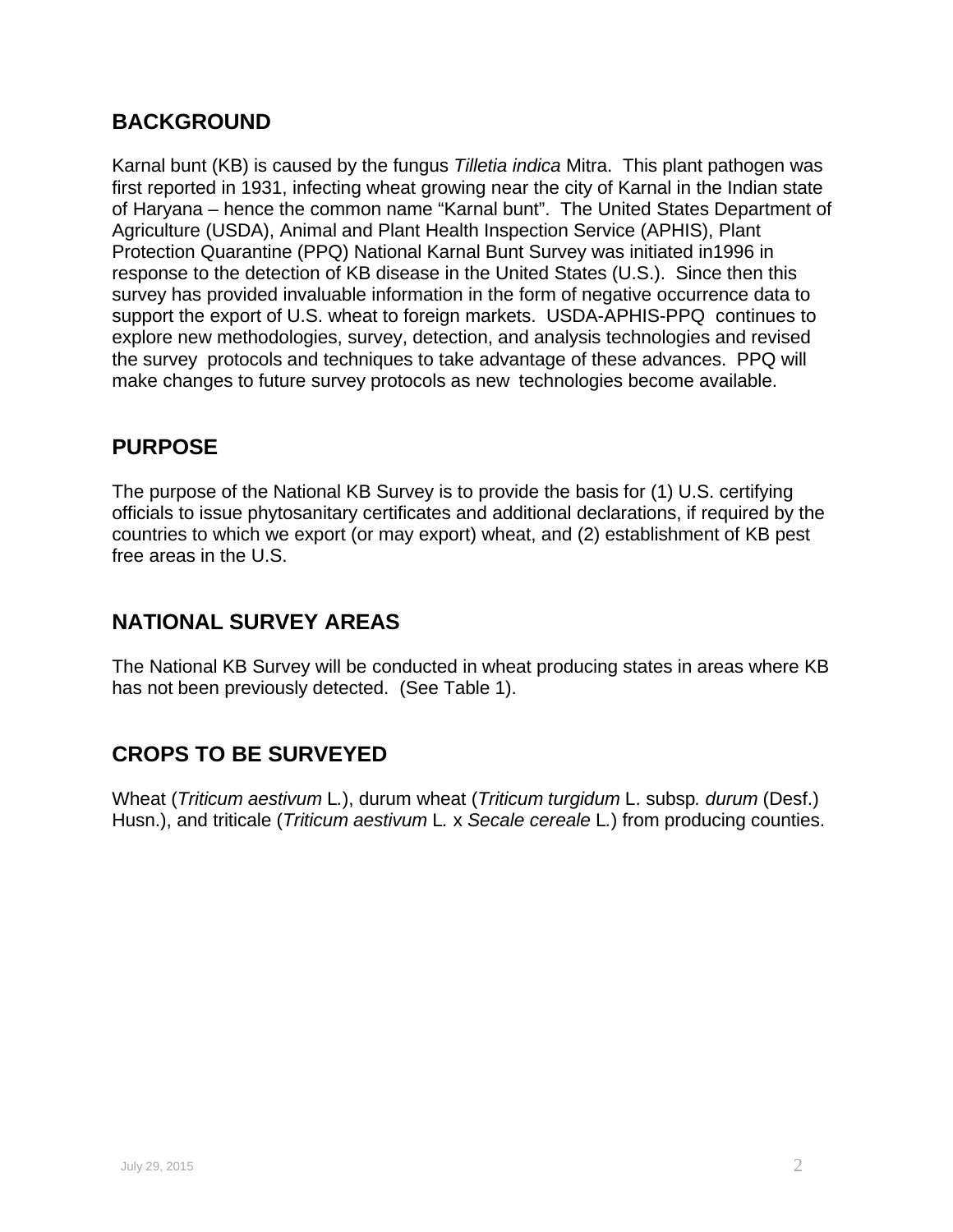| Table 1. National Karnal Bunt Survey of Wheat Producing<br><b>States, in Areas Not Previously Detected.</b> |                       |                 |  |  |  |  |  |  |
|-------------------------------------------------------------------------------------------------------------|-----------------------|-----------------|--|--|--|--|--|--|
| Alabama                                                                                                     | Arizona (parts of)    | Arkansas        |  |  |  |  |  |  |
| Colorado                                                                                                    | California (parts of) | Delaware        |  |  |  |  |  |  |
| Georgia                                                                                                     | Idaho                 | <b>Illinois</b> |  |  |  |  |  |  |
| Indiana                                                                                                     | lowa                  | Kansas          |  |  |  |  |  |  |
| Kentucky                                                                                                    | Michigan              | Minnesota       |  |  |  |  |  |  |
| Mississippi                                                                                                 | Missouri              | Montana         |  |  |  |  |  |  |
| Nebraska                                                                                                    | Nevada                | New Jersey      |  |  |  |  |  |  |
| New Mexico                                                                                                  | North Carolina        | North Dakota    |  |  |  |  |  |  |
| Ohio                                                                                                        | Oklahoma              | Oregon          |  |  |  |  |  |  |
| South Carolina                                                                                              | South Dakota          | Tennessee       |  |  |  |  |  |  |
| Texas (parts of)                                                                                            | Utah                  | Virginia        |  |  |  |  |  |  |
| Washington                                                                                                  | West Virginia         | Wisconsin       |  |  |  |  |  |  |
| Wyoming                                                                                                     |                       |                 |  |  |  |  |  |  |

### <span id="page-4-0"></span>**PROTOCOLS for GRAIN SAMPLES**

The KB National Survey will collect representative samples from counties where susceptible host crops are produced according to statistics provided by USDA, National Agricultural Statistics Service (NASS). The number of samples will be based on the average production of each host for a 5-year period. This information may be obtained by using the NASS website: [www.nass.usda.gov/](http://www.nass.usda.gov/) (Table 2).

The survey does not intend to sample every local elevator. The survey is designed to represent crop production within all production areas. Aggregation point samples provide the best representation of local crop conditions.

The official composite sample size for the bunted kernel analysis is 4-pounds. *USDA requests that no more than 4-pound samples be submitted to the National KB Sample Processing Laboratory.* Samples should be submitted and sealed in sturdy paper bags, or double bagged if not sturdy. An additional 250-gram sample should be taken and retained by the State as a reference sample. This additional sample may be stored in a Nalgene® bottle or another appropriate container. Once the 4-pound composite sample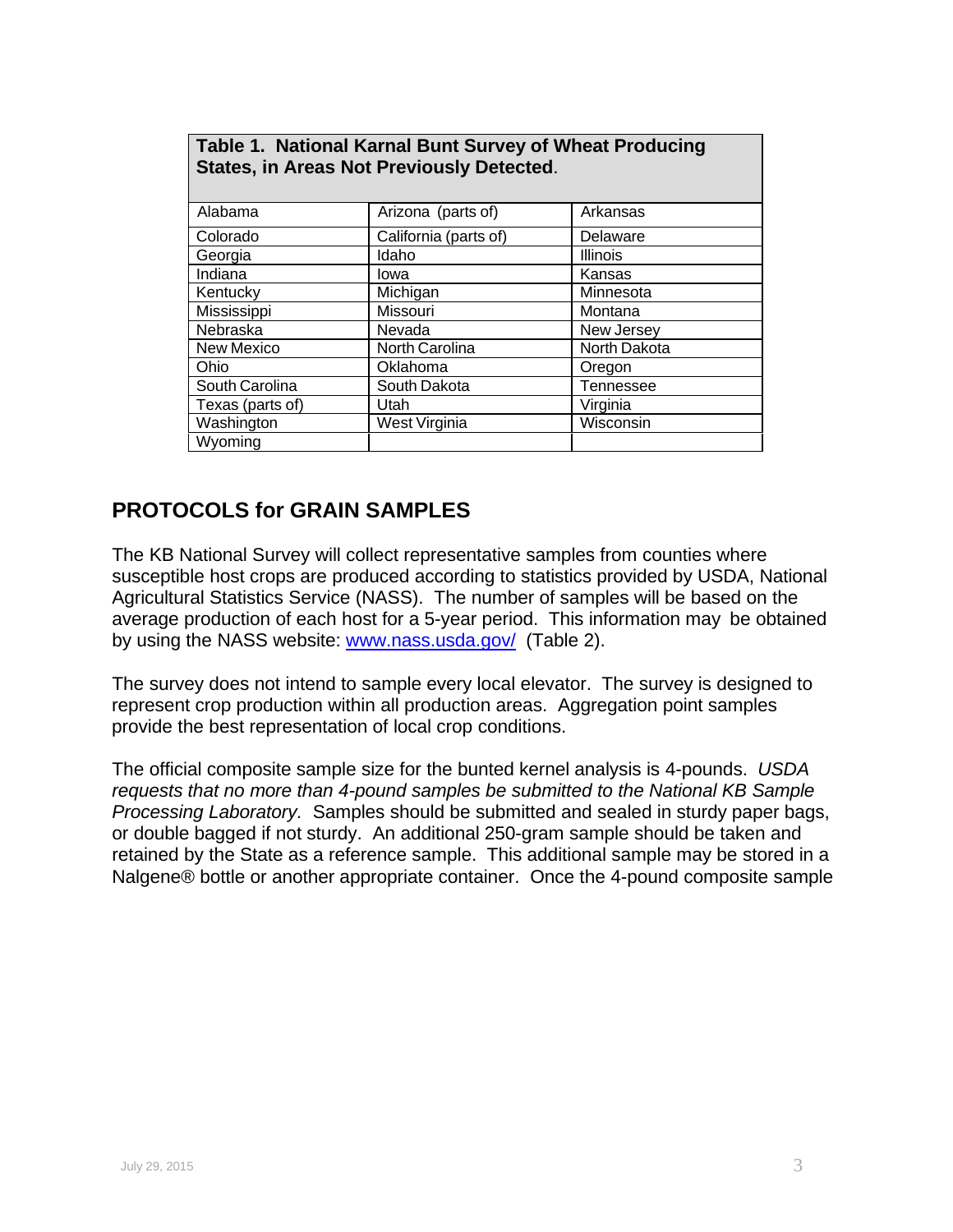has been determined to be free of KB, the 250-gram reference sample may be disposed of in the trash.

If a bunted kernel is found in the 4-pound composite sample, the 250-gram reference sample will be held for additional analysis if required. When the original positive determination is accepted by the parties involved, the 250-gram reference sample may be disposed of using an APHIS-approved method (Table 3).

If a county has more than one county/local elevator, choose elevators to sample that best represent the entire county. If a county is represented in the NASS data but has no county elevator, samples should be taken from the elevators to which the grain is shipped. This may require that samples be taken from elevators in adjacent counties or even adjoining States.

Each elevator normally takes a moisture and/or quality sample from each load arriving at the elevator. If arrangements can be made with the elevator to save all or a portion of these samples by placing them in a barrel, national survey samples may be taken when each barrel approaches capacity. This will represent a sampling of all wheat coming into the elevator. Once national survey samples have been taken, the barrels may be emptied. The objective is to take a 4-pound sample that represents all the wheat in the barrel. This can be done either using a small grain probe or using a disposable plastic cup to dip grain from several locations within the barrel. If the barrel sample method cannot be used, run the wheat out of one or more grain bins and use disposable 16 ounce plastic cups to collect grain from the belt until a 4-pound sample has been collected. Mechanical samplers (diverters) should be used if available for collecting samples from a belt.

The State KB Coordinator will create a list of all elevators to be surveyed in a State with the contact person identified for each location and keep it as a file. At least once during the sampling season, a PPQ representative should visit each elevator participating in survey sampling. The purpose of the visit is to observe the sampling process and to provide information and answer questions concerning the program.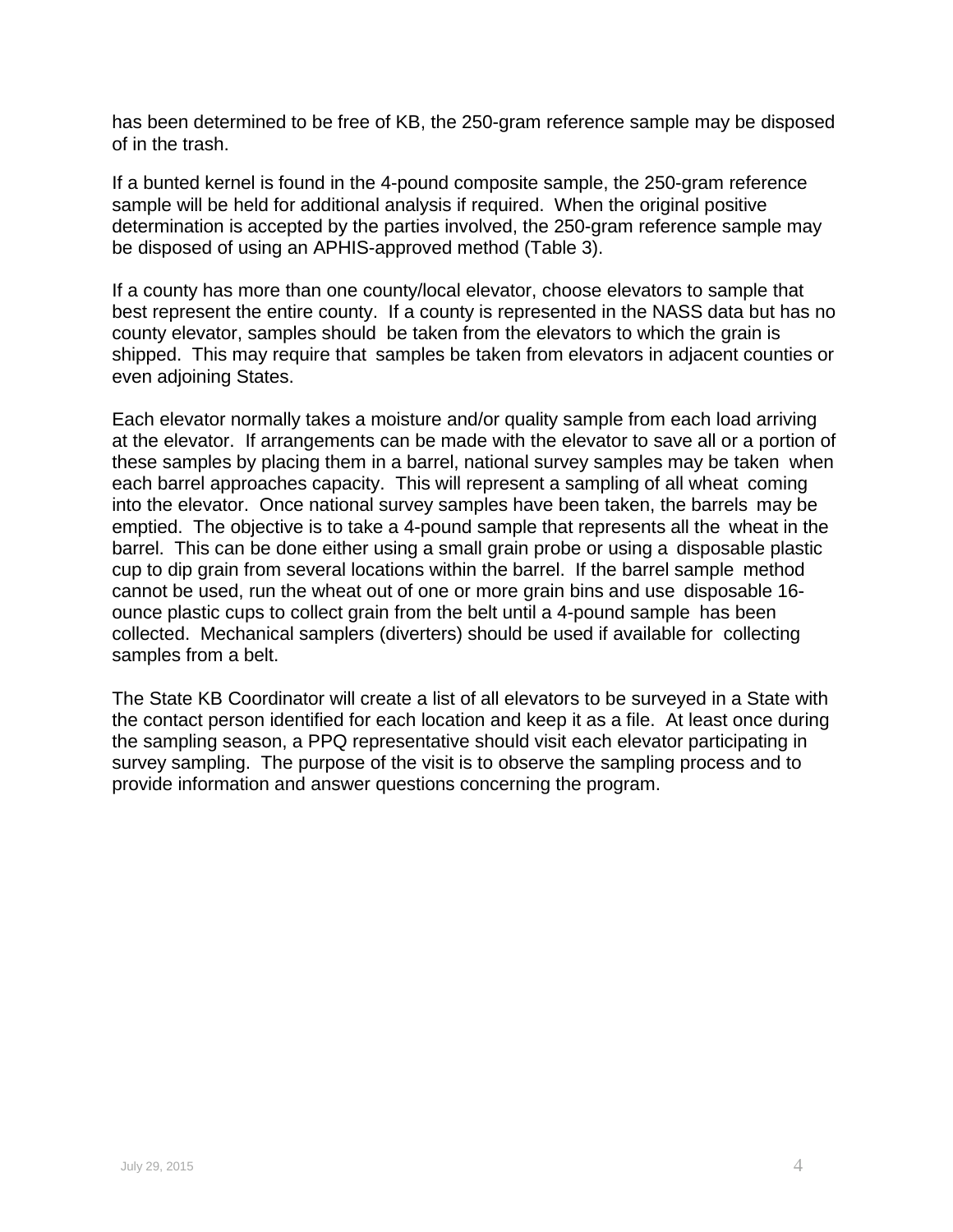**Table 2. USDA, National Agricultural Statistics Service (NASS): Steps to Obtain Data on Average Production of Karnal Bunt-Susceptible Host Crops.** Go to NASS website [\(www.nass.usda.gov/\)](http://www.nass.usda.gov/) Home Page Under *Quick Stats* select Crops in the "State and County Data" section Click Go On the "U.S. & All States County Data" page Step 1: select Wheat All Step 2: select All Practices Step 3: select From 2010 and To 2014 In "Primary Locations" select Your State In "Secondary Locations" select All Counties Click Add Click Get Data Download data to a disk, portable jump drive, etc.

### **Table 3. APHIS-Approved Method for Disposal of positive KB Reference Samples.**

- 1. Autoclave
	- To allow for maximum heat penetration, samples should not be combined with a large mass of items within the autoclave without increasing the time the material is held at 250F.
	- Temperature: 250F
	- Time: Minimum of 20 minutes
	- Heat: Dry Heat
- 2. Dispose of autoclaved samples as laboratory waste or biohazard waste.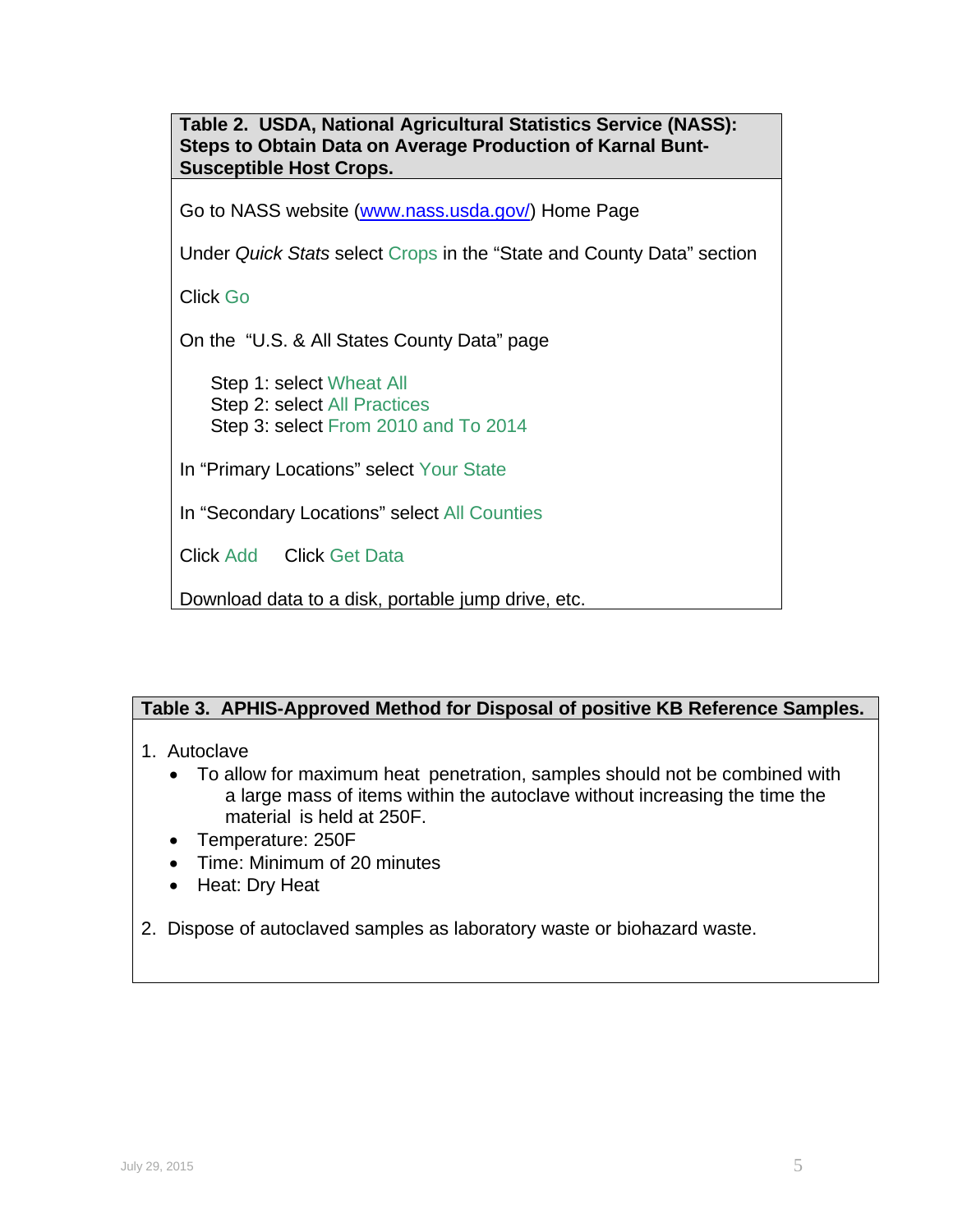### <span id="page-7-0"></span>**TIMING OF SURVEY SAMPLING**

The ideal time to sample grain for KB is immediately after wheat harvest, however, grain samples may be collected at any time. An important element to remember when evaluating the timing of sample collection is that the longer after harvest the samples are collected and analyzed the greater the chance of having to regulate a much larger area if a sample tests positive, due to grain movement which may have already occurred. Samples can be taken from local elevators before the harvest is complete if the sample taken is representative of the county in which it was taken and meets the minimum requirements in sampling protocol.

### <span id="page-7-1"></span>**SAMPLING INTENSITY**

Samples will be collected in parallel with the wheat harvest and in proportion to wheat production from producing counties. Counties where KB has not been detected will be sampled every other year. A yearly survey can be maintained by sampling one half of the state's wheat producing counties every year. The minimum sampling requirement is one 4-pound sample from a selected county with 1 million bushels of production. A 4 pound sample should be taken for every 1 million bushels of production. Each 4-pound sample represents approximately 1 million bushels of host crop. Samples will be collected at points of aggregation near their production areas (local elevators).

A sample will consist entirely of one species; grain of different susceptible species should not be mixed. To the extent possible, samples should be composites of grain from a production area not larger than a county and each sample should contain grain from a single county. To insure a good representative sample, subsamples, which are represented in the composite sample, should represent at least 10 different producers whenever possible. When there are several counties within a State where each produces less than 1,000,000 bushels of host crop, the State may want to take samples from each county and combine them into a 4-pound composite sample. If this is done, a 250-gram reserve sample from each county should be held by the State. Once the 4 pound composite sample has been determined free of KB, the 250-gram reference samples may be discarded. If a multi-county composite sample is positive for KB, the individual county reference samples will be tested to help determine which county produced the bunted kernel. These reference samples should be disposed of utilizing the USDA method (Table 3).

Another sampling method that may be used is collecting samples from the storage or transfer bins at county elevators. *This is not a preferred method as it is much harder to establish the identity of growers represented.* If samples are to be collected in this manner, then samples of host material should be taken from each accessible bin in the elevator. The collector should ask the elevator to run grain onto the belt for a short time and then take a sample of grain from the belt (or any other accessible point). Each bin would represent a composite sample, all bin samples would then be combined, mixed and the official composite 4-pound sample taken.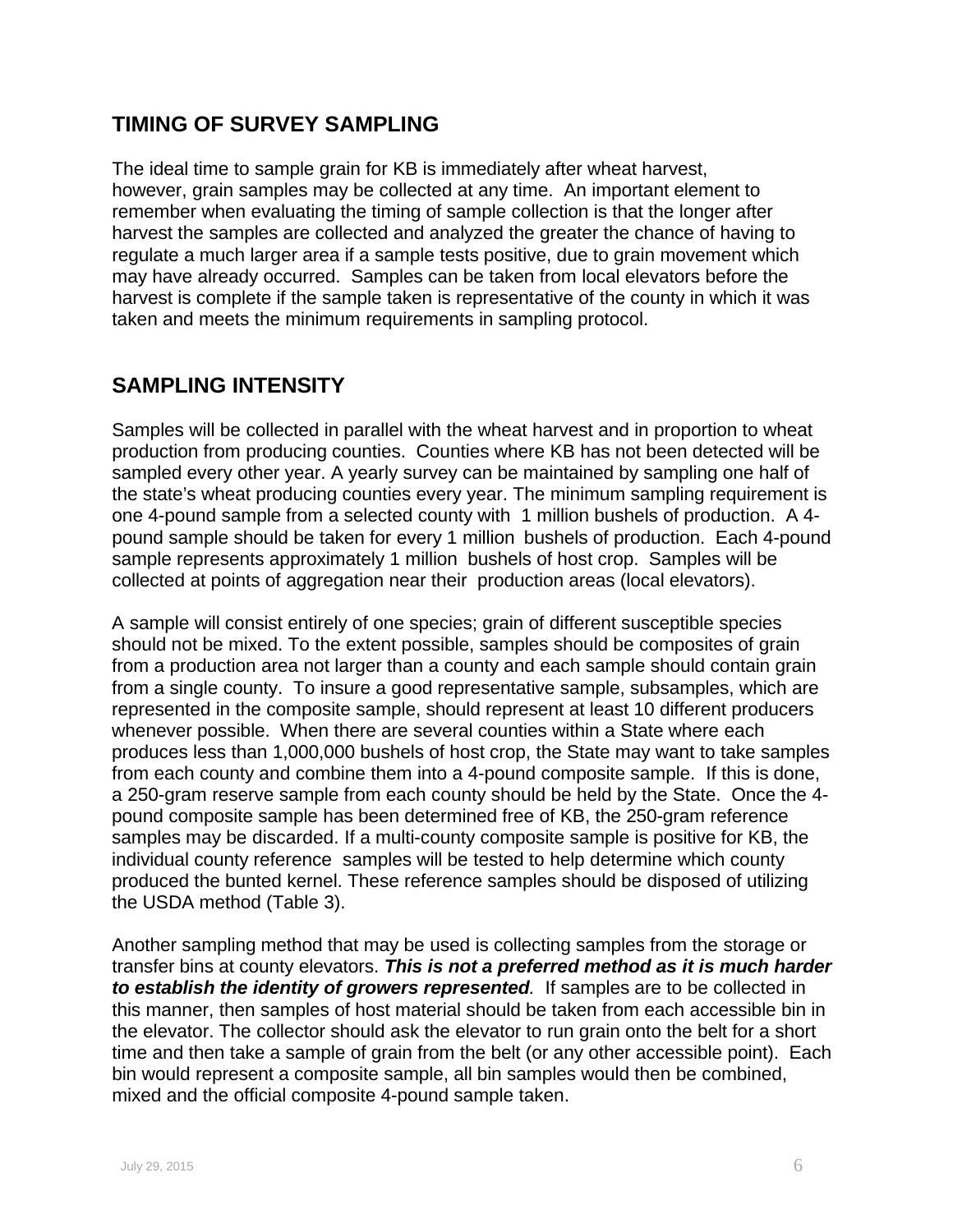### <span id="page-8-0"></span>**SAMPLE PROCESSING LABORATORIES**

The USDA-APHIS-PPQ National KB Sample Processing Laboratory is located in Casa Grande, AZ. Samples are processed as they arrive, in the order they are received, and the results provided to the submitting State and APHIS KB Program Managers. The standard for analysis is bunted kernel examination.

States may opt to screen and analyze their own samples. The standard that must be used for sample analysis is the bunted kernel analysis. All facilities must be approved by APHIS prior to analyzing KB samples (Table 4). PPQ does not provide resources to States for processing samples, except for those States with regulated areas.

### <span id="page-8-1"></span>**PACKAGING of SAMPLES**

Place grain samples in a new heavy-duty paper bag. Double bag the samples if heavy duty bags are not available. Roll down the top of the bag to squeeze out as much air as possible, then staple the bag shut. Place each paper-bagged sample in a plastic bag along with a completed "Sample Information Form" (Appendix A) and seal the bag. Six to eight samples should be packaged in a sturdy box for shipment.

### <span id="page-8-2"></span>**SHIPPING of SAMPLES**

For States that opt to utilize the PPQ Casa Grande, AZ sample processing laboratory, *samples should be shipped within 48 hours of being collected via overnight carrier* to the below address for analysis:

USDA APHIS PPQ C/O: Gary Russell - State Operations Coordinator 3640 E. Wier Ave Phoenix, AZ 85040 Phone: 602-431-3202 Fax: 602-414-9870 [Gary.Russell@aphis.usda.gov](mailto:Gary.Russell@aphis.usda.gov)

An account has been established with United Parcel Service (UPS) for use by cooperators and federal personnel when shipping National KB Survey samples to Casa Grande, AZ for analysis (Table 5).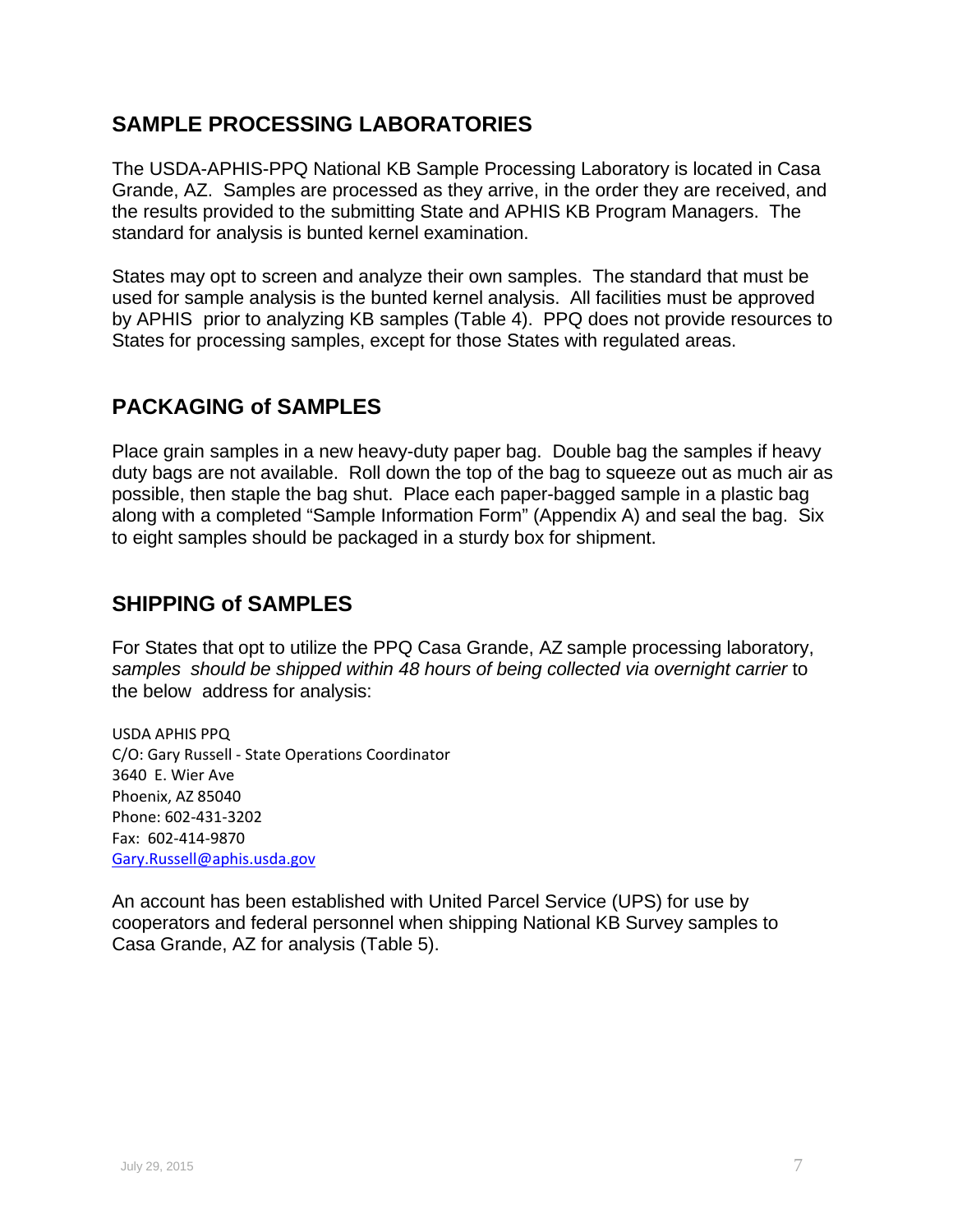| <b>State</b> | Location                                                                                                                                  | <b>Contact</b>      | <b>Phone</b>   | Fax            | <b>Email</b>                     |
|--------------|-------------------------------------------------------------------------------------------------------------------------------------------|---------------------|----------------|----------------|----------------------------------|
| Arizona      | USDA-APHIS-PPQ<br>3640 E. Chipman Rd<br>Phoenix, AZ 85040                                                                                 | <b>Gary Russell</b> | (602) 431-3202 | (602) 414-9870 | gary.russell@aphis.usda.gov      |
|              | USDA-APHIS-PPQ<br>25144 W. Hwy 85<br>Buckeye, AZ 85326                                                                                    | Cindy Pellechia     | (623) 386-4514 | (520) 836-6088 | cindy.f.pellechia@aphis.usda.gov |
|              | USDA-APHIS-PPQ<br>3009 N. Rockwell Ave.<br>Suite 8, Casa Grande, AZ                                                                       | Vacant              | (520) 836-5192 | (520) 836-6088 | Vacant                           |
|              | USDA-APHIS-PPQ<br>Parker/Poston, AZ                                                                                                       | Glen Ball           | (928) 248-3246 | (928) 783-1058 | glen.a.ball@aphis.usda.gov       |
| California   | California Dept. of Food<br>and Agriculture Plant<br>Pest Diagnostics Center<br>(PPDC)<br>3294 Meadowview<br>Road Sacramento,<br>CA 95832 | Susan<br>McCarthy   | (916) 262-1104 | (916) 262-1190 | susan.mccarthy@cdfa.ca.gov       |
| Delaware     | University of Delaware<br>Cooperative Extension<br>Plant Diagnostic Lab<br>151 Townsend Hall<br>Newark, DE 19716                          | Nancy<br>Gregory    | (302) 831-1390 | (302) 831-0605 | ngregory@udel.edu                |
| Oklahoma     | Oklahoma State<br>University Entomology<br>& Plant<br>Pathology<br>Department 311B NRC<br>Stillwater, OK 74078                            | <b>Bob Hunger</b>   | (405) 744-9958 |                | bob.hunger@okstate.edu           |

# **Table 4. APHIS Approved Karnal Bunt Sample Processing Laboratories.**

| Table 5. Contact Information for UPS Shipment of National Karnal Bunt Survey<br>samples to the PPQ National KB Sample Processing Laboratory. |                     |                |                |                             |  |  |  |
|----------------------------------------------------------------------------------------------------------------------------------------------|---------------------|----------------|----------------|-----------------------------|--|--|--|
| <b>Title</b>                                                                                                                                 | <b>Name</b>         | <b>Phone</b>   | Fax            | Email                       |  |  |  |
| Primary<br>Contact                                                                                                                           | <b>Gary Russell</b> | (602) 431-3202 | (602) 414-9870 | Gary.Russell@aphis.usda.gov |  |  |  |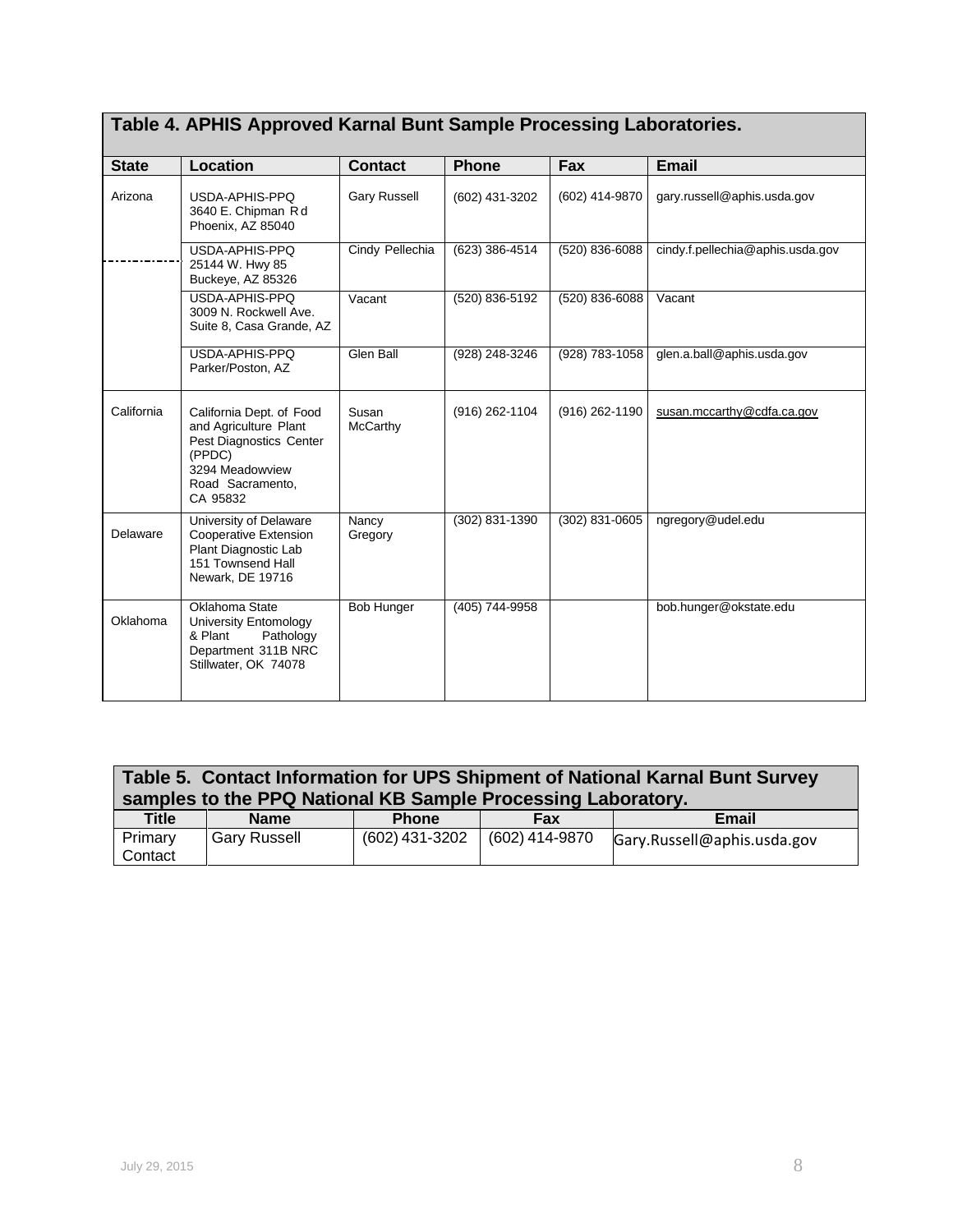### <span id="page-10-0"></span>**SAMPLE ANALYSIS**

National survey samples submitted to Casa Grande, AZ will be analyzed using an optical seed sorting machine. The high speed optical seed sorter removes suspect bunted kernels from samples. The optical sorter can process a 4-pound sample in less than a minute and typically will reduce the number of kernels that need to be examined to about 8% of the original sample. All suspect kernels are then visually examined by trained personnel.

APHIS approved laboratories may also use grain inspection machines and visual examinations by trained personnel to analyze samples for bunted kernels.

### **NEGATIVE SAMPLE REPORTING**

The laboratory conducting the sample analysis will report negative sample findings to the State KB Coordinator of the submitting State (Table 6). The report will be forwarded at the end of each week via e-mail or fax to the State KB Coordinator with a copy sent by email to the National Policy Manager [\(lynn.e.goldner@aphis.usda.gov\)](mailto:lynn.e.goldner@aphis.usda.gov), and the National Operations Manager (phillip.a.mason@aphis.usda.gov) (Table 7).

Once the State KB Coordinator notifies the laboratory conducting the analysis that the harvest season for the State is complete, the laboratory will issue a summary report for that State within 10 days of the last samples received for analysis. A copy of this report will also be sent by email to the National Managers and appropriate state contact listed (Table 6).

Data will be entered into IPHIS by the State KB Survey Coordinator or another official designee of the State.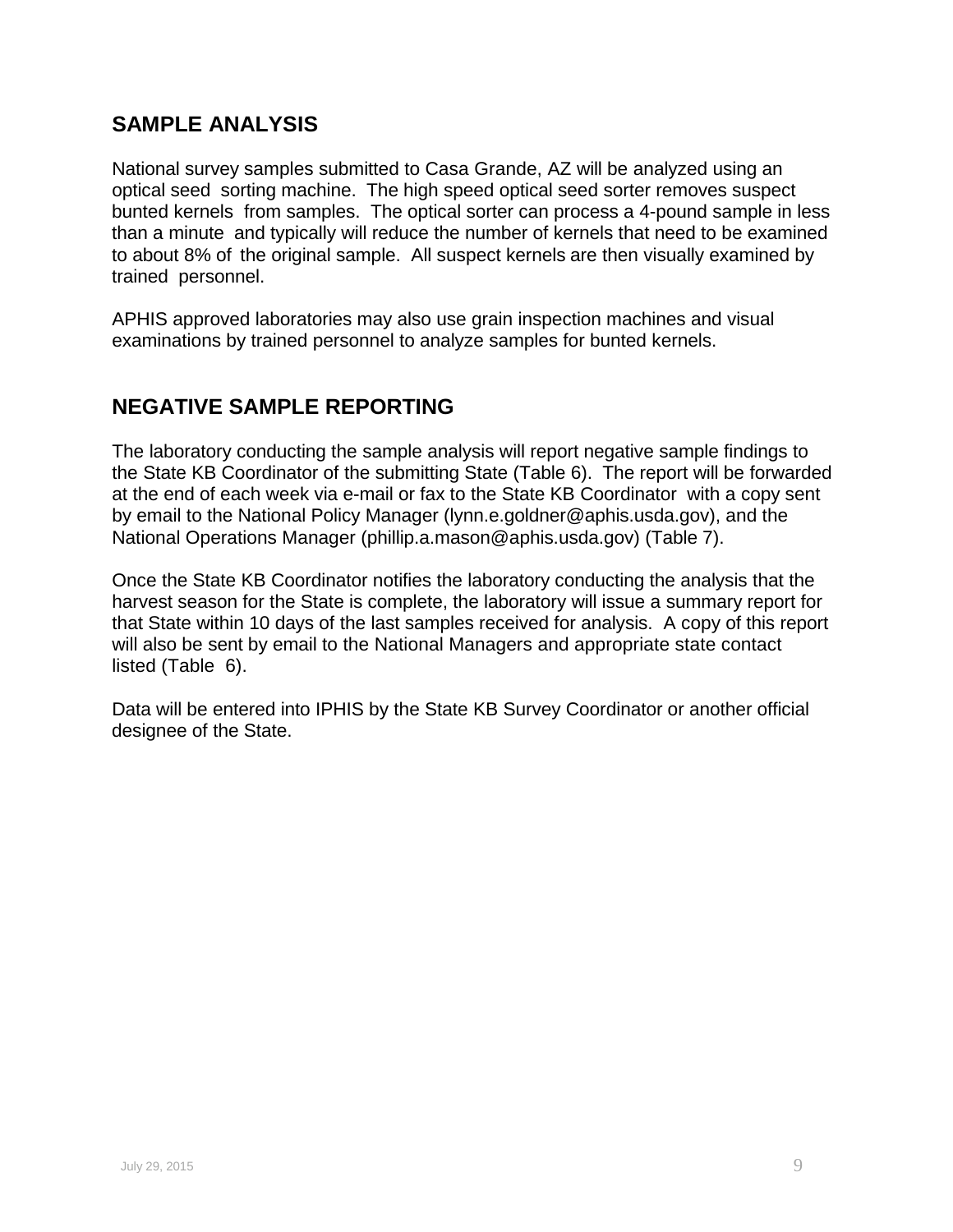### **KARNAL BUNT SURVEY COORDINATORS**

| Table 6. State Karnal Bunt Survey Coordinators.                                                                                                                |                                                                                                                                                            |                                                                                                                    |  |  |  |  |  |
|----------------------------------------------------------------------------------------------------------------------------------------------------------------|------------------------------------------------------------------------------------------------------------------------------------------------------------|--------------------------------------------------------------------------------------------------------------------|--|--|--|--|--|
| <b>State</b>                                                                                                                                                   | Name, Title, Address                                                                                                                                       | Phone, Fax, Cell, Email                                                                                            |  |  |  |  |  |
| <b>Alabama</b>                                                                                                                                                 | Ralph (Lee) Tuten<br>Domestic Program Coordinator<br>447 Butler Mill Road<br>Montgomery, AL 36105                                                          | Phone: (334) 288-6058<br>Cell: (334) 850-3143<br>Ralph.l.tuten@aphis.usda.gov                                      |  |  |  |  |  |
| <b>Arizona</b>                                                                                                                                                 | <b>Gary Russell</b><br><b>State Operational Support</b><br>Officer USDA-APHIS-PPQ<br>3640 E. Chipman Rd<br>Phoenix, AZ 85040                               | Phone: (602) 431-3202<br>(602) 414-9870<br>Fax:<br>(602) 751-0166<br>Cell:<br>gary.russell@aphis.usda.gov          |  |  |  |  |  |
| <b>Thomas E. Hill</b><br><b>Arkansas</b><br>PPQ Officer USDA-APHIS-PPQ<br>1200 Cherry Brook Drive, Suite 100<br>Little Rock, AR 72211                          |                                                                                                                                                            | Phone: (501) 324-5258<br>Fax:<br>(501) 324-5230<br>(501) 993-6672<br>Cell:<br>thomas.e.hill@aphis.usda.gov         |  |  |  |  |  |
| <b>California</b><br><b>Norm Mullaly</b><br><b>State Operations</b><br>Coordinator USDA-<br>APHIS-PPQ<br>650 Capitol Mall, Suite 6-400<br>Sacramento, CA 95814 |                                                                                                                                                            | Phone: (916) 930-5510<br>$(916)$ 930-5518<br>Fax:<br>Norm.Mullaly@aphis.usda.gov                                   |  |  |  |  |  |
| Colorado<br><b>Patrick W. McPherren</b><br><b>State Plant Health Director</b><br>USDA-APHIS-PPQ<br>3950 N. Lewiston, Suite 104<br>Aurora, CO 80011-1555        |                                                                                                                                                            | Phone: (303) 371-3355<br>$(303)$ 371-4774<br>Fax:<br>(303) 808-4344<br>Cell:<br>patrick.w.mcpherren@aphis.usda.gov |  |  |  |  |  |
| <b>Delaware</b>                                                                                                                                                | <b>Colleen Kitzmiller</b><br><b>State Plant Health Director</b><br>USDA-APHIS-PPQ<br>500 W Loockerman Street, Suite 310<br>Dover, DE 19904                 | Phone: (302) 744-1800<br>Fax:<br>(302) 734-7814<br>Cell:<br>(302) 632-6434<br>colleen.kitzmiller@aphis.usda.gov    |  |  |  |  |  |
| <b>Philip Bailey</b><br>Georgia<br><b>Domestic Supervisor</b><br>1506 Klondike Road, Suite 306<br>Conyers, Georgia 30094                                       |                                                                                                                                                            | Phone: (478) 752-1734<br>Fax:<br>(478) 752-1734<br>(770) 315-2409<br>Cell:<br>robert.d.grant@aphis.usda.gov        |  |  |  |  |  |
| Idaho                                                                                                                                                          | <b>Paul Castrovillo</b><br>Program Manager<br>Idaho State Dept of Ag.<br><b>Plant Industries Division</b><br>2270 Old Penitentiary Road<br>Boise, ID 83701 | Phone: (208) 334-8627<br>Fax:<br>$(208)$ 334-2283<br>Paul.Castrovillo@agri.idaho.gov                               |  |  |  |  |  |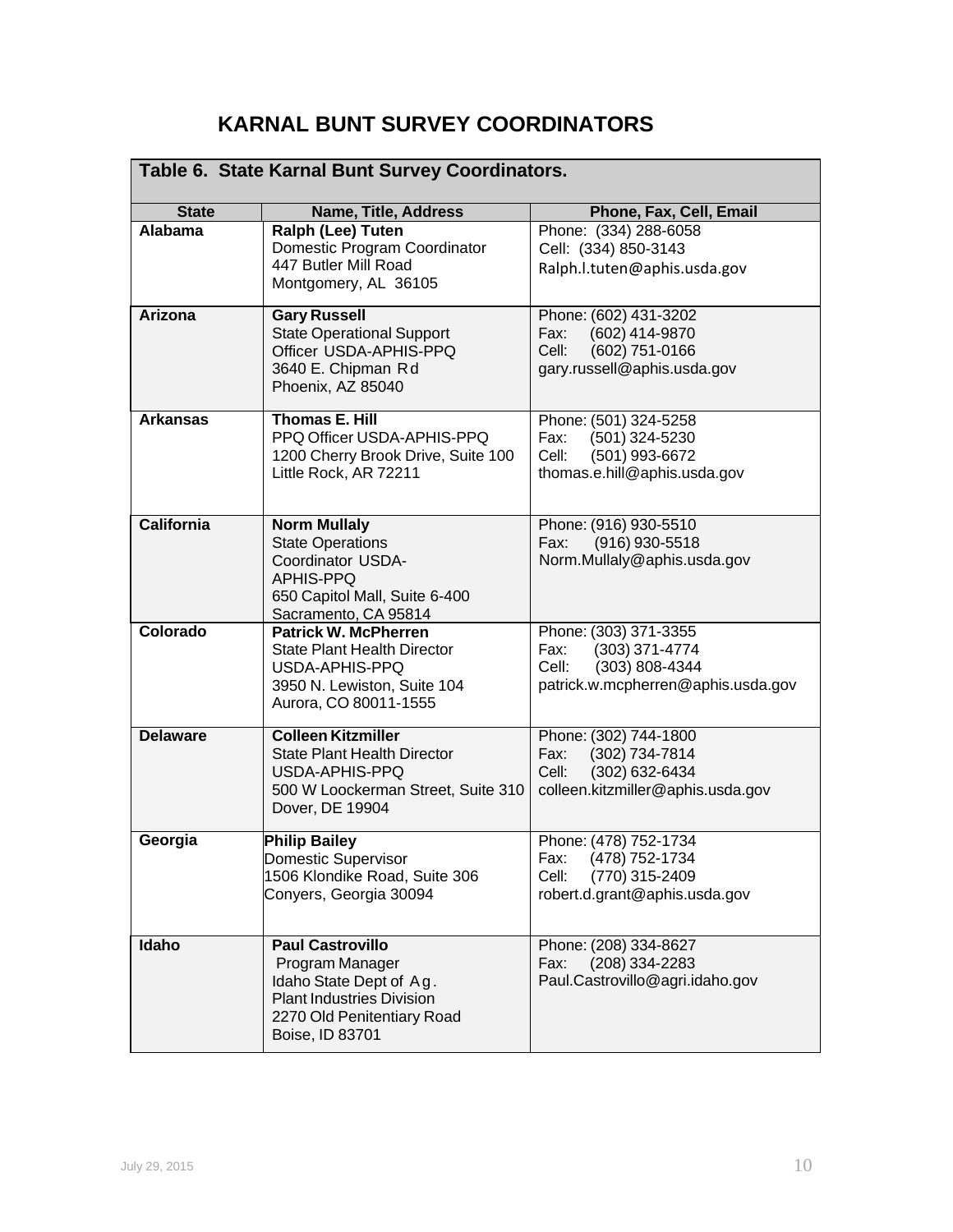| <b>Illinois</b>                                                                                                                                                         | Laura Ettema-Khan<br>Domestic PPQ Officer<br>USDA-APHIS-PPQ<br>1817 South Neil Street Illinois Plaza,<br>Suite 105 Champaign, IL 61820                     | Phone: (217) 398-1698<br>Fax:<br>(217) 398-1732<br>Cell:<br>(217) 417-4355<br>laura.ettema-khan@aphis.usda.gov |  |  |  |  |
|-------------------------------------------------------------------------------------------------------------------------------------------------------------------------|------------------------------------------------------------------------------------------------------------------------------------------------------------|----------------------------------------------------------------------------------------------------------------|--|--|--|--|
| Indiana                                                                                                                                                                 | <b>Gary Simon</b><br><b>State Plant Health Director</b><br>USDA-APHIS-PPQ<br>1305 Cumberland Ave., Suite 102<br>West Lafayette, IN 47906                   | Phone: (765) 497-2859<br>Fax:<br>(765) 497-2879<br>Cell:<br>(765) 337-2681<br>gary.w.simon@aphis.usda.gov      |  |  |  |  |
| lowa                                                                                                                                                                    | Jose Granada, Acting<br><b>State Plant Health Director</b><br>11213 Aurora Ave.<br>Urbandale, IA 50322<br>Phone: (515) 251-4083<br>Fax: (515) 251-2093     | Phone: (515) 251-4083<br>Fax:<br>$(515)$ 251-4093<br>Cell :<br>(515) 371-1179                                  |  |  |  |  |
| <b>Kansas</b><br><b>Jeff Vogel</b><br><b>State Plant Regulatory Official</b><br>Kansas Department of Agriculture<br>Building 282, Forbes Field Topeka,<br>KS 66619-0282 |                                                                                                                                                            | Phone: (785) 564-6699<br>Mobile: (785) 207-0586<br>(785) 862-2182<br>Fax:<br>Jeff.Vogel@kda.ks.gov             |  |  |  |  |
| Kentucky<br><b>Harold Hempfling</b><br><b>SPPQO</b><br>USDA, APHIS, PPQ<br>1973 Burlington Pike<br>Hebron, KY 41048                                                     |                                                                                                                                                            | Phone: (502) 439-7043<br>(859) 689-2001<br>Fax:<br>(502) 439-7043<br>Cell:<br>Harold.Hempfling@aphis.usda.gov  |  |  |  |  |
| <b>Michigan</b><br><b>Michelle Mikula</b><br><b>Pest Survey Specialist</b><br>USDA-APHIS-PPQ<br>5936 Ford Ct., Ste. 200<br>Brighton, MI 48116                           |                                                                                                                                                            | Phone: (810) 844-2732<br>(810) 844-0583<br>Fax:<br>Michelle.G.Mikula@aphis.usda.gov                            |  |  |  |  |
| <b>Minnesota</b>                                                                                                                                                        | <b>Geir Friisoe</b><br>State Plant Regulatory Official Plant<br>Protection Division Minnesota Dept<br>of Agriculture 625 Robert St., St.<br>Paul, MN 55155 | Phone: (651) 201-6174<br>$(651)$ 201-6108<br>Fax:<br>geir.friisoe@state.mn.us                                  |  |  |  |  |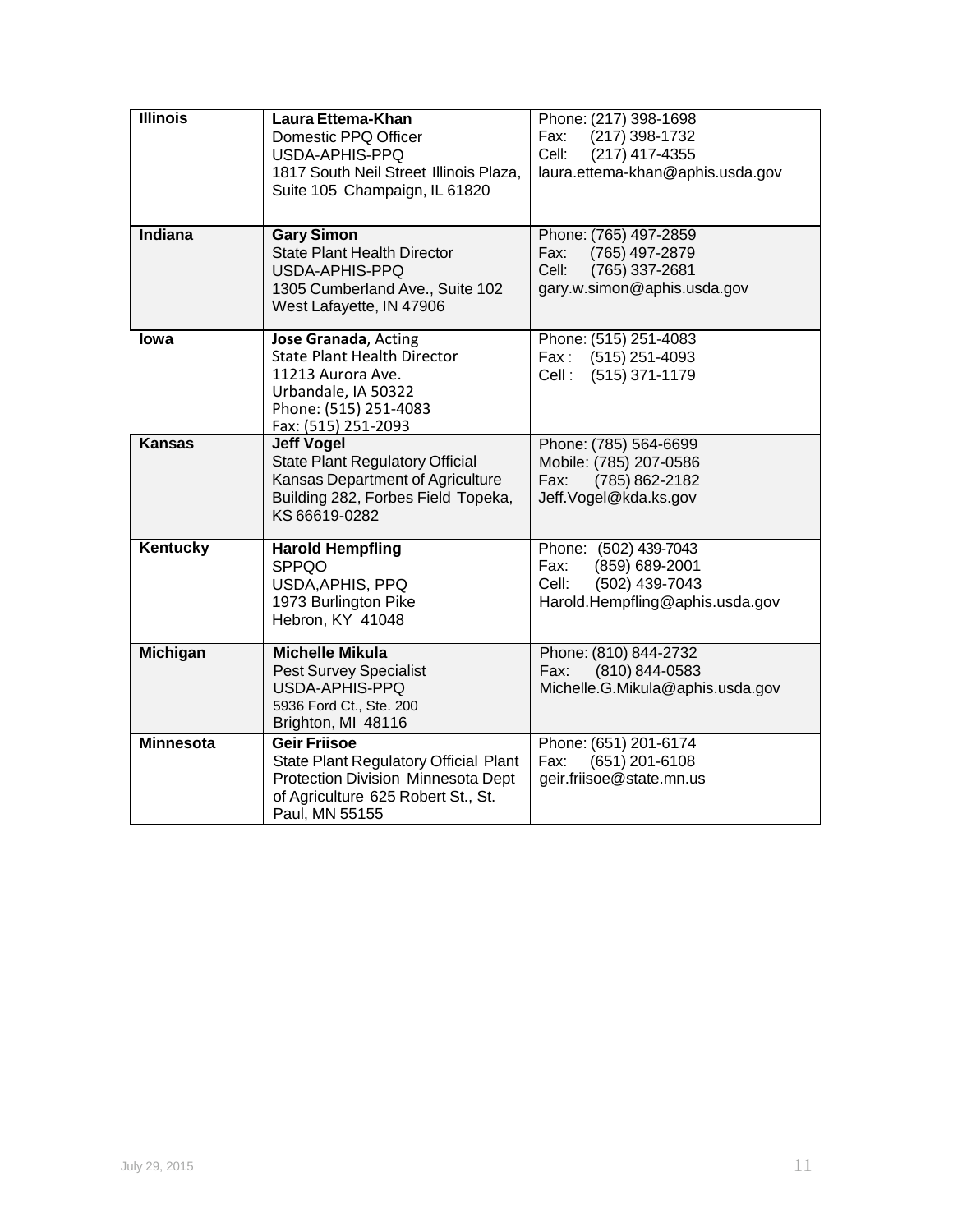| <b>Mississippi</b>                                                                                                                                                                         | <b>Miriam Allred</b><br>Domestic Program Coordinator<br>986 West Ridge Drive<br>Jackson, MS 39209                                           | Phone: (601) 573-5534<br>Miriam.l.allred@aphis.usda.gov                                                        |  |  |  |  |
|--------------------------------------------------------------------------------------------------------------------------------------------------------------------------------------------|---------------------------------------------------------------------------------------------------------------------------------------------|----------------------------------------------------------------------------------------------------------------|--|--|--|--|
| <b>Missouri</b>                                                                                                                                                                            | <b>Collin Wamsley</b><br><b>State Entomologist</b><br>Missouri Department of Agriculture<br>1616 Missouri Blvd.<br>Jefferson City, MO 65109 | Phone: (573) 751-5505<br>(573) 522-1109<br>Fax:<br>Collin. Wamsley@mda.mo.gov                                  |  |  |  |  |
| Gary D. Adams<br><b>Montana</b><br><b>State Plant Health Director</b><br>USDA-APHIS-PPQ<br>1629 Ave D, Suite A-5<br>Billings, MT 59102                                                     |                                                                                                                                             | Phone (406) 657-6282<br>(406) 657-6293<br>Fax:<br>(406) 431-6531<br>Cell:<br>gary.d.adams@aphis.usda.gov       |  |  |  |  |
| <b>Nebraska</b><br><b>Kate Kneeland</b><br>Nebraska Dept of Agriculture<br>P.O.Box 94756<br>Lincoln, NE 68509                                                                              |                                                                                                                                             | Phone: (402) 471-2351<br>(402) 471-6892<br>Fax:<br>Kate.kneeland@nebraska.gov                                  |  |  |  |  |
| <b>Nevada</b>                                                                                                                                                                              | <b>Alana Wild</b><br>Domestic Program Coordinator<br>USDA-APHIS-PPQ<br>8775 Technology Way<br>Reno, NV 89521                                | Phone: (775) 332-3222<br>Fax:<br>(775) 851-8828<br>(775) 225-9935<br>Cell:<br>alana.l.wild@aphis.usda.gov      |  |  |  |  |
| <b>New Jersey</b><br>Tom Denholm,<br><b>Pest Survey Specialist</b><br>USDA-APHIS-PPQ<br>350 Corporate Boulevard<br>Robbinsville, NJ 08691                                                  |                                                                                                                                             | Phone:<br>(609) 259-5249<br>Fax:<br>(609) 259-5241<br>(609) 377-1402<br>Cell:<br>Tom.denholm@aphis.usda.gov    |  |  |  |  |
| <b>New Mexico</b><br><b>Shawn Carson</b><br><b>Plant Health Safeguarding Specialist</b><br>USDA-APHIS-PPQ<br>270 S. 17 $th$ Street<br>Las Cruces, NM 88005                                 |                                                                                                                                             | Phone: (575) 527-6985<br>Fax:<br>(575) 527-6986<br>(575) 642-5300<br>Cell:<br>Shawn.R.Carson@aphis.usda.gov    |  |  |  |  |
| <b>North Carolina</b><br><b>Patsy Waszak</b><br><b>Supervisory Plant Health</b><br><b>Safeguarding Specialist</b><br>USDA-APHIS-PPQ<br>920 Main Campus Dr., Suite 150<br>Raleigh, NC 27606 |                                                                                                                                             | Phone: (919) 855-7603<br>(919) 855-7611<br>Fax:<br>(919) 349-6878<br>Cell:<br>patricia.a.waszak@aphis.usda.gov |  |  |  |  |
| <b>North Dakota</b><br><b>Carrie Larson</b><br><b>State Plant Regulatory Official</b><br>North Dakota Dept of Ag.<br><b>State Capital</b><br>600 E. Blvd.,<br>Bismarck, ND<br>58505-0020   |                                                                                                                                             | Phone: (701) 328-4723<br>(701) 214-7704<br>Cell:<br>(701) 328-4567<br>Fax:<br>cllarson@nd.gov                  |  |  |  |  |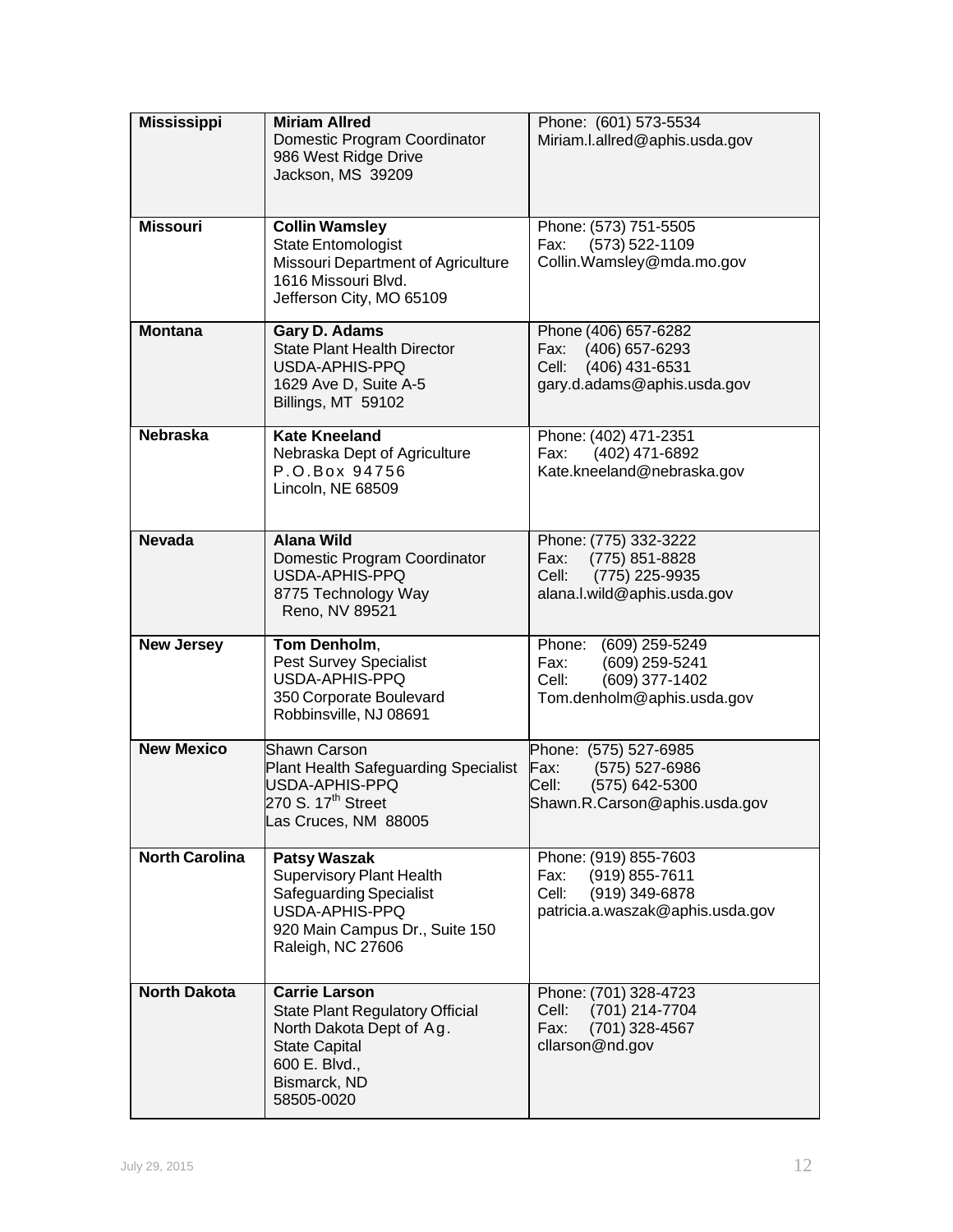| Ohio                                                                                                                                               | <b>John Burch</b><br><b>State Plant Health Director</b><br>USDA-APHIS-PPQ<br>8995 East Main Street, Suite 202<br>Reynoldsburg, OH 43068 | Phone: (614) 322-4700<br>(614) 322-4704<br>Fax:<br>Cell:<br>$(614) 582 - 1060$<br>john.m.burch@aphis.usda.gov      |  |  |  |  |
|----------------------------------------------------------------------------------------------------------------------------------------------------|-----------------------------------------------------------------------------------------------------------------------------------------|--------------------------------------------------------------------------------------------------------------------|--|--|--|--|
| <b>Oklahoma</b>                                                                                                                                    | <b>Blaine Powell</b><br><b>State Plant Health Director</b><br>USDA-APHIS-PPQ<br>301 NW 6th Street, Suite 101<br>Oklahoma City, OK 73102 | Phone: (405) 609-8840<br>(405) 609-8841<br>Fax:<br>blaine.powell@aphis.usda.gov                                    |  |  |  |  |
| Oregon<br><b>Nancy Osterbauer</b><br>Oregon Department of Agriculture<br><b>Plant Health Section</b><br>635 Capitol St. NE Salem, OR<br>97301-2532 |                                                                                                                                         | Phone: (503) 986-4620<br>nosterbauer@oda.state.or.us                                                               |  |  |  |  |
| <b>South Carolina</b><br><b>Allen Dawson</b><br>PPQ Officer<br>USDA-APHIS-PPQ<br>137 Airport Road, Suite F Mullins,<br>SC 29574                    |                                                                                                                                         | Phone: (843) 423-2967<br>(843) 423-5612<br>Fax:<br>allen.l.dawson@aphis.usda.gov                                   |  |  |  |  |
| <b>South Dakota</b>                                                                                                                                | <b>Dale Anderson</b><br>South Dakota Department of<br>Agriculture<br>523 E. Capital Ave. Pierre, SD 57501                               | Phone: (605) 773-6389<br>Fax:<br>(605) 773-3481<br>dale.anderson@state.sd.us                                       |  |  |  |  |
| <b>Tennessee</b>                                                                                                                                   | <b>Gregory Aydelotte</b><br>PPPQ Officer<br>USDA-APHIS-PPQ<br>1410 Kensington Square Court,<br>Suite 101<br>Murfreesboro, TN 37130      | Phone: (615) 907-7805<br>$(615)$ 907-8168<br>Fax:<br>(970) 631-5550<br>Cell:<br>Gregory.R.Aydelotte@aphis.usda.gov |  |  |  |  |
| <b>Texas</b><br><b>George Nash</b><br><b>Supervisory PPQ Officer</b><br>USDA-APHIS-PPQ<br>903 San Jacinto Blvd. Suite 270<br>Austin, TX 78701-2450 |                                                                                                                                         | Phone: (512) 916-5241<br>Fax: (512) 916-5243                                                                       |  |  |  |  |
| Utah                                                                                                                                               | <b>Greg Abbott</b>                                                                                                                      | (512) 925-8054<br>Cell:<br>george.h.nash@aphis.usda.gov<br>Phone: (435) 896-4772                                   |  |  |  |  |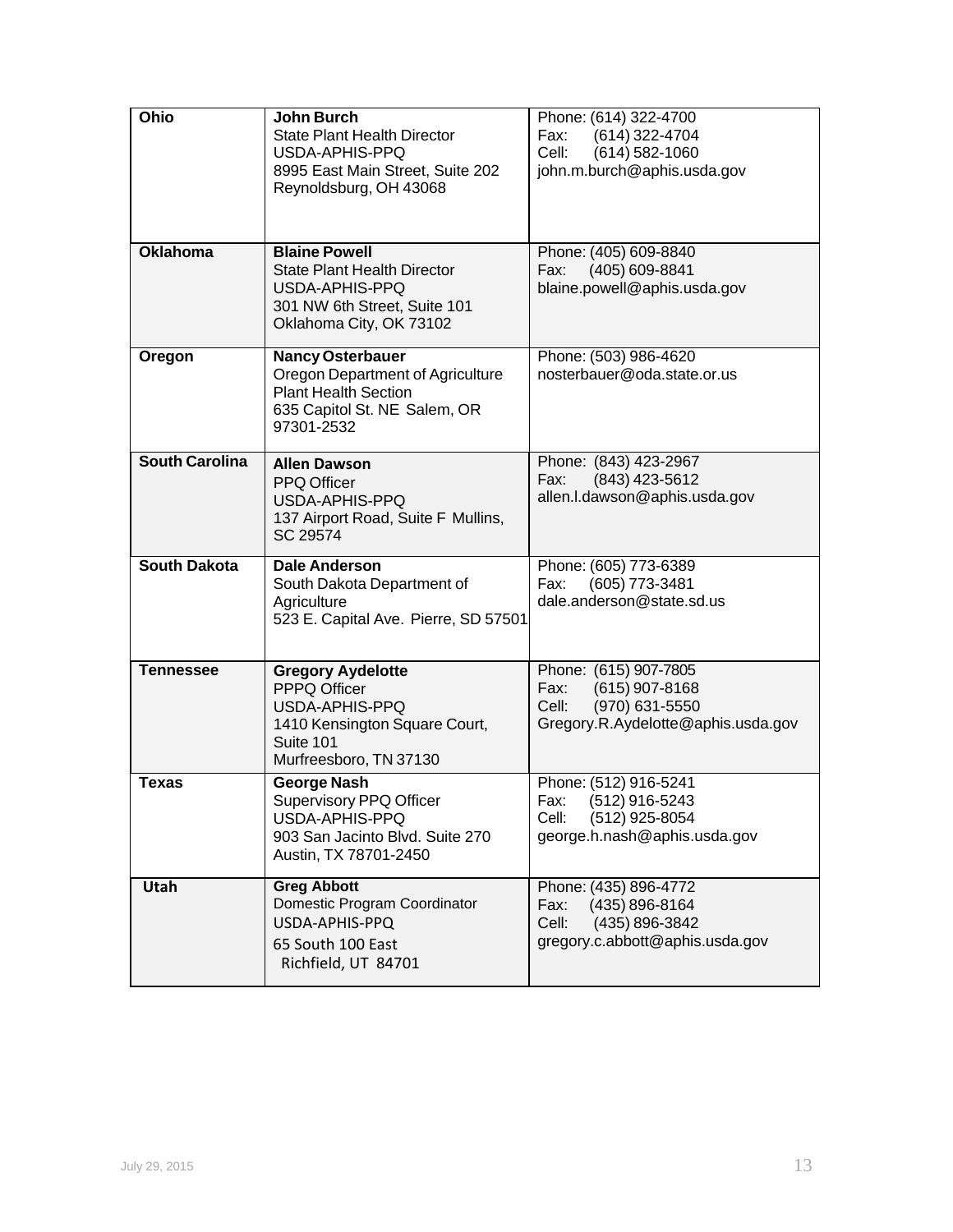| Virginia                                                                                                                                                       | <b>Dustin R. Grant</b><br><b>State Plant Health Director</b><br>USDA-APHIS-PPQ<br>5657 South Laburnum Avenue<br>Richmond, VA 23231-4536 | Phone: (804) 226-5262<br>Fax:<br>(804) 226-5263<br>dustin.r.grant@aphis.usda.gov                                    |
|----------------------------------------------------------------------------------------------------------------------------------------------------------------|-----------------------------------------------------------------------------------------------------------------------------------------|---------------------------------------------------------------------------------------------------------------------|
| Washington<br><b>Clinton Campbell</b><br><b>State Operations Support Coordinator</b><br>USDA-APHIS-PPO<br>33400 9th Ave S., Suite 201<br>Federal Way, WA 98003 |                                                                                                                                         | Phone: (206) 592-9207<br>Fax:<br>$(206)$ 592-9043<br>$(206)$ 592-9043<br>Cell:<br>clinton.l.campbell@aphis.usda.gov |
| <b>West Virginia</b>                                                                                                                                           | <b>Justin Thaxton</b><br>Domestic Program Coordinator<br>USDA-APHIS-PPQ<br>275 Gus R. Douglass Lane<br>Charleston, WV 25312             | Phone: (304) 343-8585<br>$(304)$ 343-8586<br>Fax:<br>justin.b.thaxton@aphis.usda.gov                                |
| Wisconsin                                                                                                                                                      | <b>JoAnn Cruse</b><br><b>State Plant Health Director</b><br>USDA-APHIS-PPQ<br>One Gifford Pinchot Dr., Rm 229<br>Madison, WI 53726      | Phone: (608) 286-3604<br>(608) 231-9581<br>Fax:<br>(608) 209-5680<br>Cell:<br>joann.m.cruse@aphis.usda.gov          |
| Wyoming                                                                                                                                                        | Larry T. Cain<br>Pest Survey Specialist<br>USDA-APHIS-PPQ<br>5353 Yellowstone Road<br>Cheyenne, WY 82009                                | Phone: (307) 432-7979<br>(307) 432-7970<br>Fax:<br>$(307)$ 421-1202<br>Cell:<br>Larry.t.cain@aphis.usda.gov         |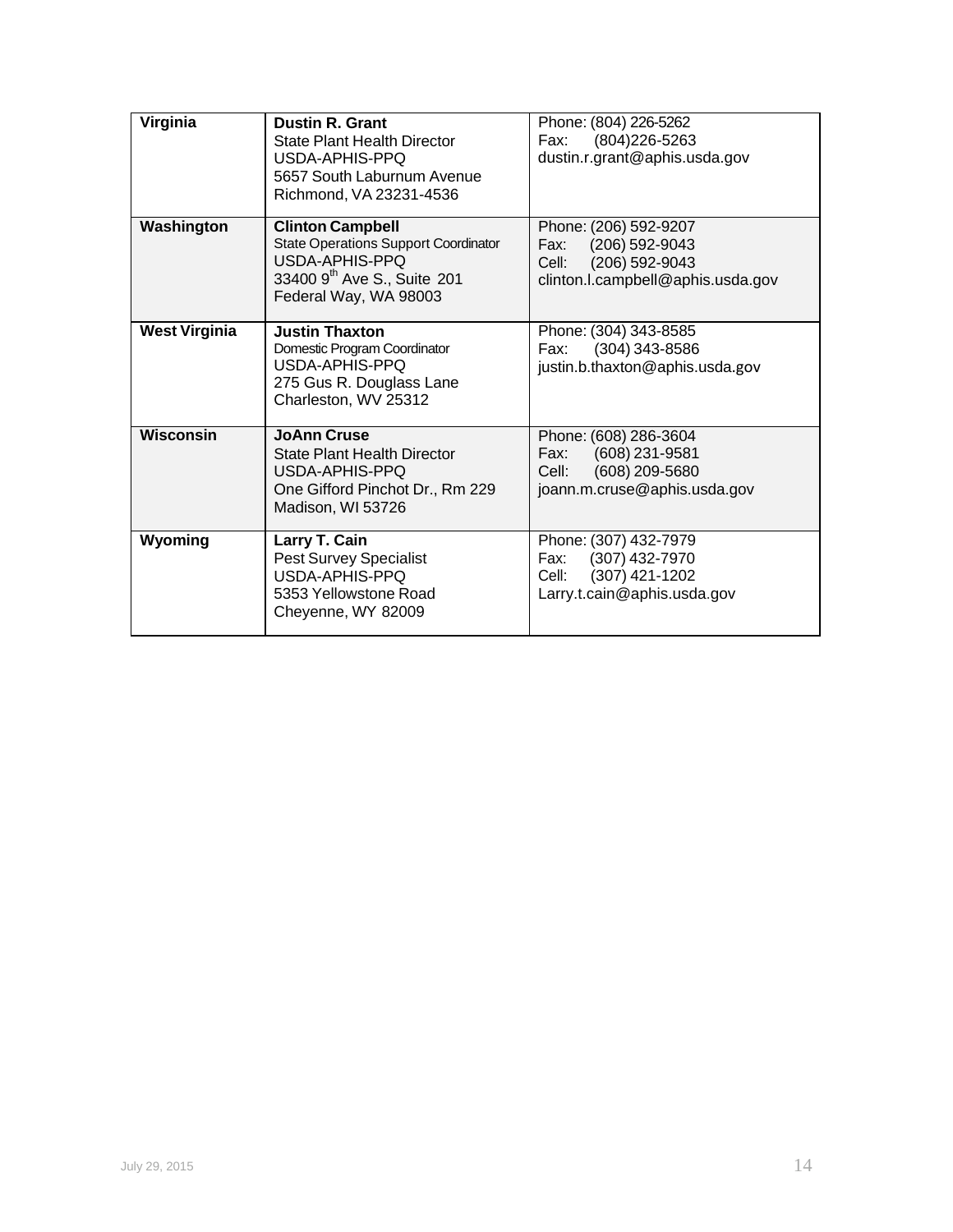## <span id="page-16-0"></span>**NATIONAL CONTACTS**

|                                                                                                                                                                                                      | Table 7. National Karnal Bunt Program Contacts.                                                                                   |                                                                                                                     |
|------------------------------------------------------------------------------------------------------------------------------------------------------------------------------------------------------|-----------------------------------------------------------------------------------------------------------------------------------|---------------------------------------------------------------------------------------------------------------------|
| <b>State</b>                                                                                                                                                                                         | <b>Name, Title, Address</b>                                                                                                       | Phone, Fax, Cell, Email                                                                                             |
| <b>National Managers</b>                                                                                                                                                                             |                                                                                                                                   |                                                                                                                     |
| Maryland                                                                                                                                                                                             | <b>Lynn Evans-Goldner</b><br><b>National Policy Manager</b><br>USDA-APHIS-PPQ<br>4700 River Road, Unit 160<br>Riverdale, MD 20737 | Phone: (301) 734-7228<br>(301) 734-8724<br>Fax:<br>(240) 535-4540<br>Cell:<br>lynn.e.goldner@aphis.usda.gov         |
| Dr. Phillip Mason<br>Colorado<br><b>National Operations Manager</b><br>USDA-APHIS-PPQ<br>2150 Centre Ave, Bldg B., 3E10<br>Fort Collins, CO 80525                                                    |                                                                                                                                   | Phone: (970) 494-7565<br>(970) 494-7501<br>Fax:<br>(970) 390-9000<br>Cell:<br>phillip.a.mason@aphis.usda.gov        |
| <b>National Mycologist</b>                                                                                                                                                                           |                                                                                                                                   |                                                                                                                     |
| Dr. John McKemy<br>National Mycologist<br><b>National identification Services USDA-</b><br>APHIS-PPQ-PHP-PSPI Rm. 327, Bldg.<br>010A, BARC-West<br>10300 Baltimore Ave.<br>Beltsville, MD 20705-2350 |                                                                                                                                   | Phone: (301) 313-9390<br>$(301)$ 504-5810<br>Fax:<br>john.mckemy@aphis.usda.gov                                     |
|                                                                                                                                                                                                      | <b>Domestic Diagnostic Coordinator</b>                                                                                            |                                                                                                                     |
| <b>Stephen Bullington, acting</b><br>Maryland<br>Domestic Diagnostics Coordinator<br><b>National identification Services</b><br>USDA-APHIS-PPQ<br>4700 River Road, Unit 52<br>Riverdale, MD 20737    |                                                                                                                                   | Phone: (301) 851-2153<br>$(301)$ 734-8693<br>Fax:<br>(301) 832-5181<br>Cell:<br>stephen.w.bullington@aphis.usda.gov |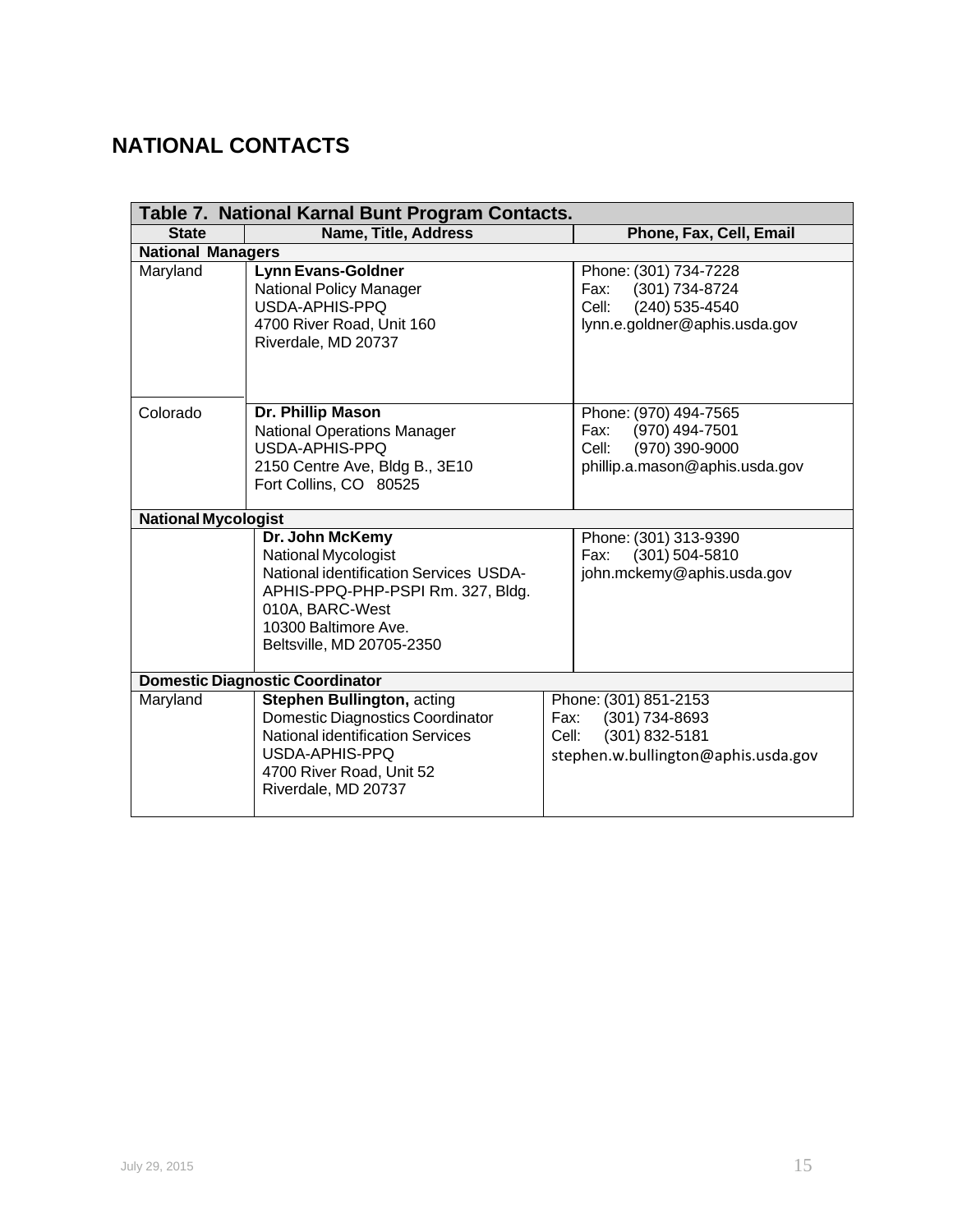### **SUSPECT POSITIVE SAMPLES**

#### **Sample Preparation and Shipment**

When a suspect positive sample is detected by the lab in Casa Grande, AZ or an APHIS-approved KB laboratory, a sample must be sent to the USDA-APHIS-PPQ National Identification Services (NIS) for confirmation (Table 7). A bunted kernel specimen and a microscope slide with teliospores will be prepared according to procedures outlined in Appendix D of the USDA Karnal Bunt Manual.

Slides and specimens should be packed carefully in small cardboard boxes so they do not break during shipping. Packaged specimens should be placed within a larger box with ample packing material. Inside the box a completed "PPQ Form 391 - Specimen for Determination" (Appendix B) *must* be included along with a copy of the original National Karnal Bunt Wheat Grain Survey form (Appendix A) which was submitted with the original grain sample.

The package should be labeled **"Urgent" and "Fragile"** and sent via overnight mail to the following:

> Dr. John McKemy USDA-APHIS-PPQ Rm. 327, Bldg. 010A, BARC-West 10300 Baltimore Ave. Beltsville, MD 20705-2350 Phone: (301) 313-9390

### **Suspect Positive Notification**

When a suspect positive is sent to NIS for confirmation, the USDA-APHIS-PPQ Domestic Diagnostics Coordinator (Stephen Bullington, Acting) *must* be notified concurrent to shipment of the suspect sample (Table 7).

Fax a copy of the PPQ Form 391 and a notification of the suspect positive KB (*Tilletia indica)* sample going forward for confirmation to 301-734-3621.

#### **Final Identification Notification**

PPQ Emergency and Domestic Programs (EDP) staff are responsible for communicating presumptive and confirmatory KB identifications to internal and external parties. EDP staff receives the identification information from NIS staff and results will be communicated via the protocol outlined detailed in Appendix C. This official communication protocol is intended to assure timely transmission of pest identification notifications, either by e-mail or telephone, to internal and external parties who coordinate actions to address this information, including a possible response to a KB detection outside of the current U.S. regulated area.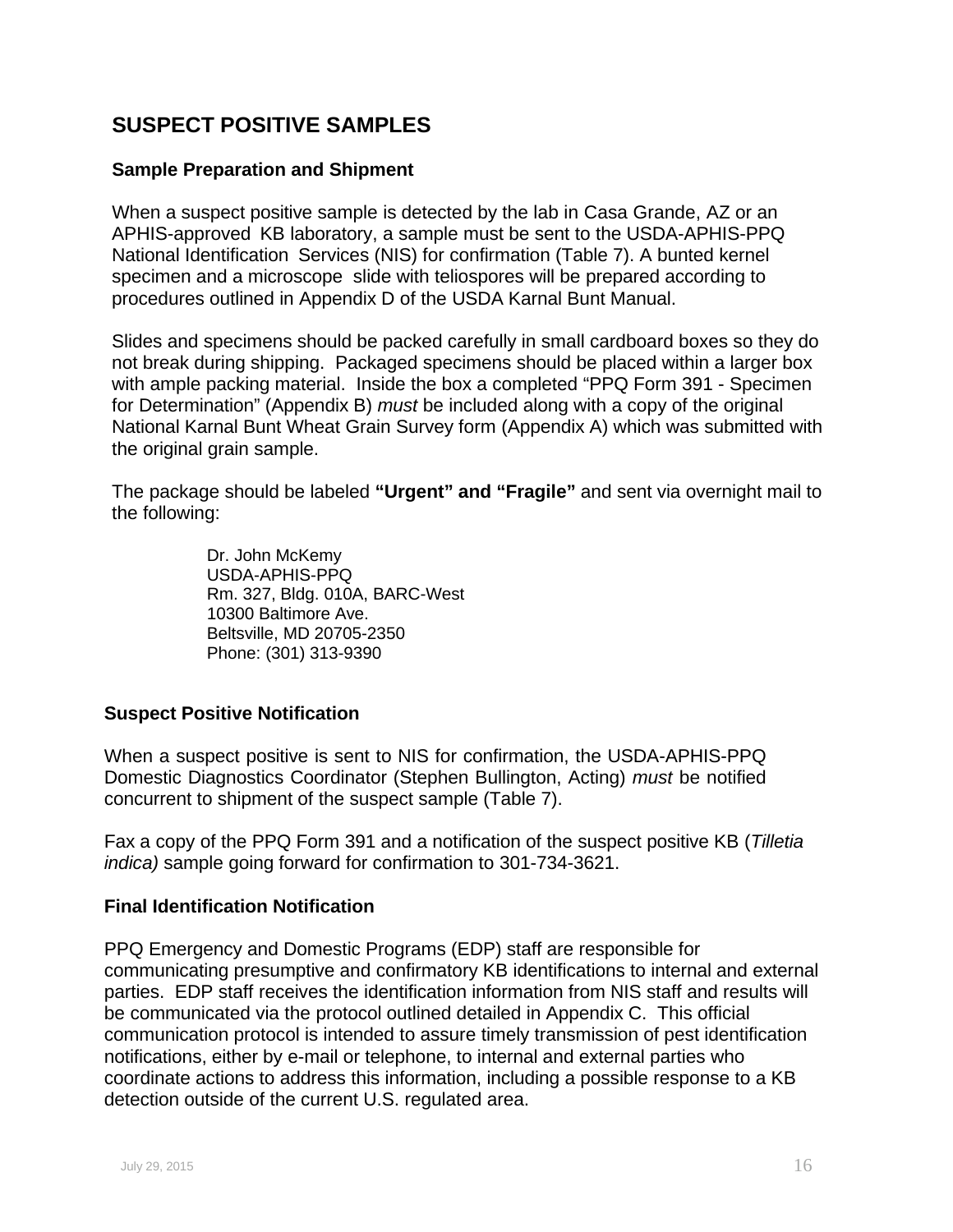### **DATA MANAGEMENT**

For some time KB survey data was maintained in the National Agricultural Pest Information System (NAPIS) database http://ceris.purdue.edu/caps/ . While data can still be entered into NAPIS, the Karnal bunt cooperative agreement now requires that data be entered into the "Integrated Plant Health Information System" (IPHIS).

### **Data Entry into IPHIS**

States are responsible for entering their own data into IPHIS. While samples may be processed by the Casa Grande, AZ lab, the lab has no authority to enter data into IPHIS. Each state is responsible for entering their data into IPHIS within 30 days of receiving results.

### **Type of Data to Enter**

- Four-pound samples that represent a selected county with 1,000,000 bushels of production or more. (A 4-pound sample should be taken for every 1,000,000 bushels of production).
- Four-pound samples that represent several counties which have a combined total of 1,000,000 bushels of production or more. This is only done if each individual county has less than 1,000,000 bushels of production.

#### **How to Enter Data**

Data for KB national survey samples will be entered based on county. Three possible scenarios are:

- 1. Sample ST100 was drawn from one county in **one** location therefore it is entered once.
- 2. Sample ST101 was drawn from one county with **several** locations. This sample is a composite however it should be entered once. It is drawn in accordance with National Survey protocol.
- 3. Sample ST102 was drawn from four counties from several locations. This sample would be entered four times under each individual county. This is done so that each county receives credit for participating. *Indicate in the remarks section that each sample entry represents a composite with entries for the counties, and indicate their names.*

Data entry questions should be referred to: **David Kowalski** 

USDA-APHIS-PPQ 2150 Centre Ave Bldg. B, Ft. Collins, CO 80526-8117 Phone: (970) 494-7510 Cell: (970) 214-2729 [David.G.Kowalski@aphis.usda.gov](mailto:David.G.Kowalski@aphis.usda.gov)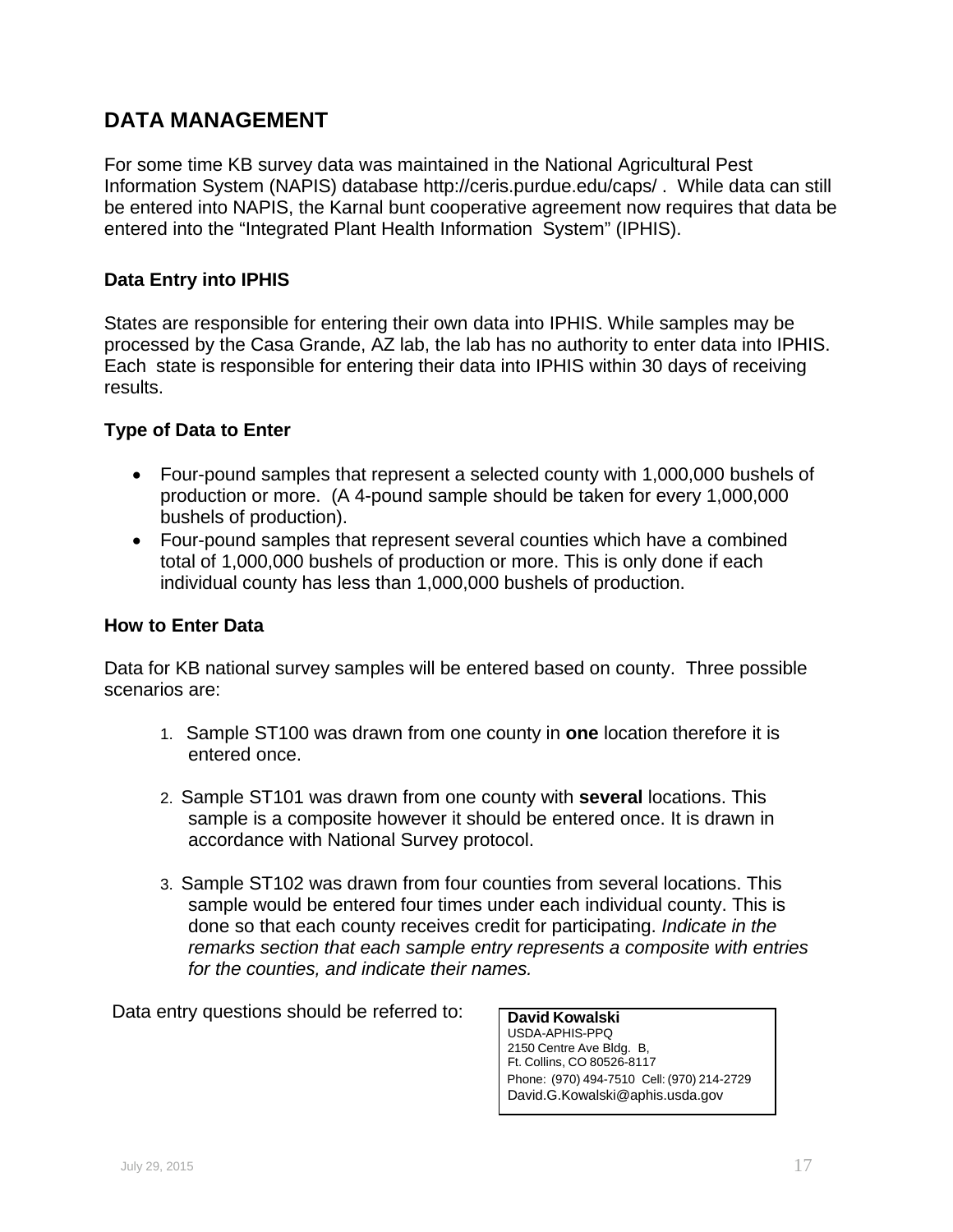### <span id="page-19-0"></span>**APPENDIX A – Sample Information Form**

### **NATIONAL KARNAL BUNT WHEAT GRAIN SURVEY SAMPLE INFORMATION FORM**

STATE SURVEY YEAR:

NAME OF FACILITY WHERE SAMPLE WAS TAKEN

CITY AND STATE OF FACILITY

PRODUCTION COUNTY AND STATE

TYPE OF GRAIN (HARD RED WINTER, DURUM WHEAT, TRITICALE, SOFT WHITE WINTER, Etc.) Please Specify

DATE SAMPLE WAS TAKEN

SAMPLE TAKEN FROM (GRAIN ELEVATOR, TRUCK, MILL, RESEARCH, FARM STORAGE, RAIL CAR, Etc.)

NAME, AND TELEPHONE # OF PERSON TAKING SAMPLE

AGENCY OF PERSON TAKING SAMPLE (FEDERAL, STATE, UNIVERSITY)

STATE SURVEY SAMPLE IDENTIFICATION NUMBER (EXAMPLE TX -100)

Each State Karnal Bunt Survey Coordinator should establish and assign State Survey Sample Identification numbers for their State. The sample number will consist of the two letter State abbreviation plus a sequential three digit number beginning with 100 (i.e. TX-100). Original form should be completed on site as sample is taken. Additional copies can be made for the State Plant Health Director's file and a copy for the State Plant Regulatory Official. The original form should be forwarded with the sample.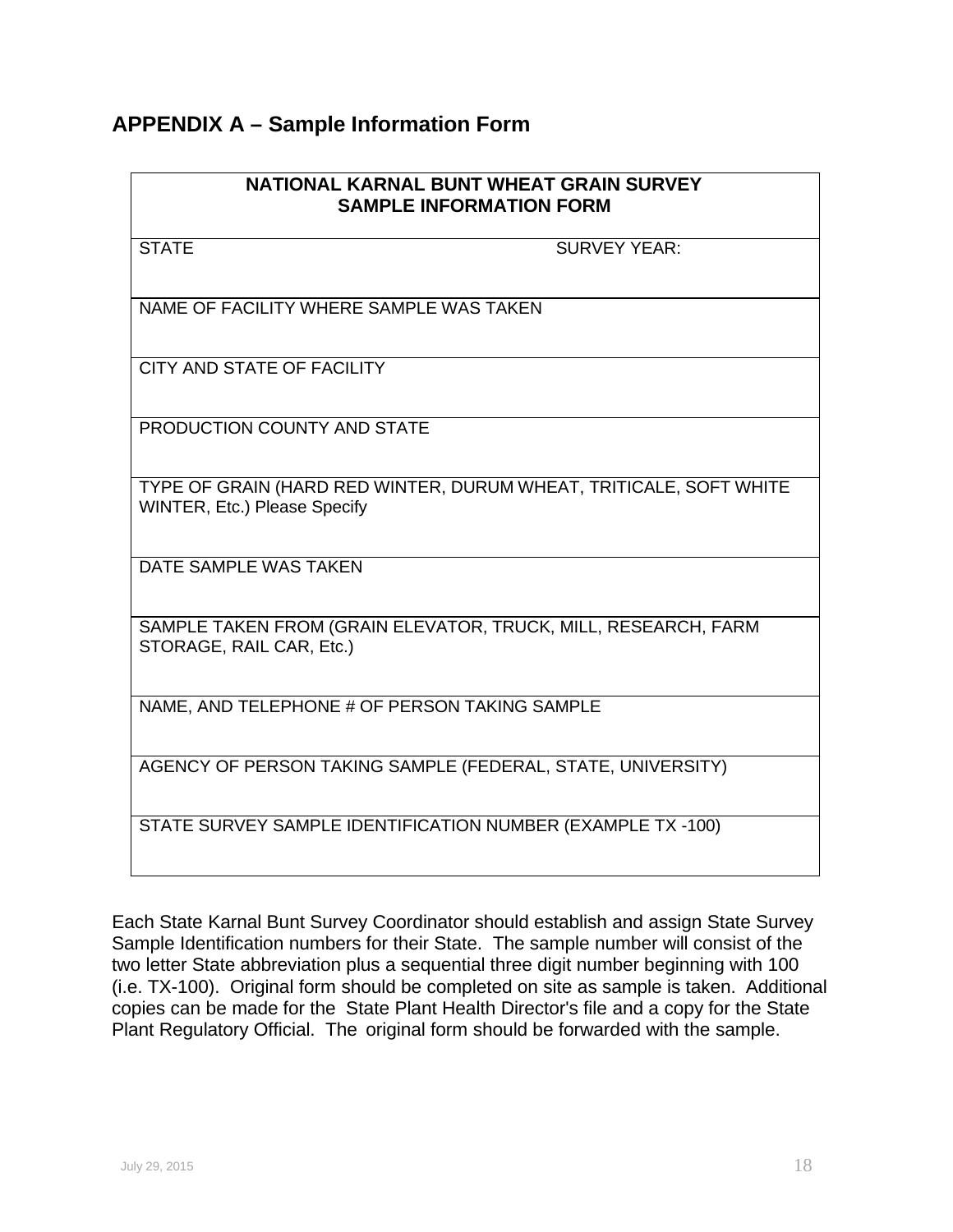# **Appendix B- PPQ Form 391 - Specimen for Determination**

|                   | This report is authorized by law (7 U.S.C. 147a). While you are not required to respond<br>your cooperation is needed to make an accurate record of plant pest conditions.<br>U.S. DEPARTMENT OF AGRICULTURE<br>ANIMAL AND PLANT HEALTH INSPECTION SERVICE<br><b>SPECIMENS FOR DETERMINATION</b> | John J. Dingle): 83-JJD-001.                                        |        |                  |                   |                                                                                                |                          | Instructions: Type or print information requested. Press hard and print legibly<br>when handwritten. Item 1 - assign number for each collection beginning with<br>year, followed by collector's initials and collector's number. Example (collector, | See reverse for additional OMB information.               | LOT NO.<br><b>PRIORITY</b> | FORM APPROVED<br>OMB NO. 0579-0010<br><b>FOR IIBIII USE</b> |
|-------------------|--------------------------------------------------------------------------------------------------------------------------------------------------------------------------------------------------------------------------------------------------------------------------------------------------|---------------------------------------------------------------------|--------|------------------|-------------------|------------------------------------------------------------------------------------------------|--------------------------|------------------------------------------------------------------------------------------------------------------------------------------------------------------------------------------------------------------------------------------------------|-----------------------------------------------------------|----------------------------|-------------------------------------------------------------|
|                   | 1. COLLECTION NUMBER                                                                                                                                                                                                                                                                             | applicable. Complete Items 17 and 18 if a trap was used.<br>2. DATE |        |                  |                   | Pest Data Section - Complete Items 14, 15 and 16 or 19 or 20 and 21 as<br>3. SUBMITTING AGENCY |                          |                                                                                                                                                                                                                                                      |                                                           |                            |                                                             |
|                   |                                                                                                                                                                                                                                                                                                  | MO                                                                  | DA     | YR               |                   | State                                                                                          | Cooperator               |                                                                                                                                                                                                                                                      | PPQ                                                       | Other                      |                                                             |
|                   | 4. NAME OF SENDER                                                                                                                                                                                                                                                                                |                                                                     |        |                  |                   | 5. TYPE OF PROPERTY (Farm, Feedmill, Nursery, etc.)                                            |                          |                                                                                                                                                                                                                                                      |                                                           |                            |                                                             |
|                   | 6. ADDRESS OF SENDER                                                                                                                                                                                                                                                                             |                                                                     |        |                  |                   | 7. NAME AND ADDRESS OF PROPERTY OR OWNER                                                       |                          |                                                                                                                                                                                                                                                      |                                                           |                            |                                                             |
| SENDER AND ORIGIN | ZIP                                                                                                                                                                                                                                                                                              |                                                                     |        | NTERCEPTION SITE |                   |                                                                                                |                          |                                                                                                                                                                                                                                                      |                                                           | COUNTRY/                   |                                                             |
|                   |                                                                                                                                                                                                                                                                                                  | 8. REASON FOR IDENTIFICATION ("x" ALL Applicable Items)             |        |                  |                   |                                                                                                |                          |                                                                                                                                                                                                                                                      |                                                           | COUNTY                     |                                                             |
|                   | Biological Control (Target Pest Name<br>А.                                                                                                                                                                                                                                                       |                                                                     |        |                  | Е.                |                                                                                                |                          |                                                                                                                                                                                                                                                      | Livestock, Domestic Animal Pest                           |                            |                                                             |
|                   | Β.<br>Damaging Crops/Plants                                                                                                                                                                                                                                                                      |                                                                     |        |                  | F.                |                                                                                                |                          |                                                                                                                                                                                                                                                      | Possible Immigrant (Explain in REMARKS)                   |                            |                                                             |
| PURPOSE           | Suspected Pest of Regulatory Concern (Explain in REMARKS)<br>C.                                                                                                                                                                                                                                  |                                                                     |        |                  | G.<br>Η.          |                                                                                                |                          |                                                                                                                                                                                                                                                      | Survey (Explain in REMARKS)<br>Other (Explain in REMARKS) |                            |                                                             |
|                   | D.<br><b>Stored Product Pest</b><br>9. IF PROMPT OR URGENT IDENTIFICATION IS REQUESTED, PLEASE PROVIDE A BRIEF EXPLANATION UNDER "REMARKS".                                                                                                                                                      |                                                                     |        |                  |                   |                                                                                                |                          |                                                                                                                                                                                                                                                      |                                                           |                            |                                                             |
| DATA              | 11. QUANTITY OF HOST<br>10. HOST INFORMATION<br>NAME OF HOST (Scientific name when possible)<br>PLANTS AFFECTED (Insert figure and<br>NUMBER OF<br>ACRES/PLANTS<br>indicate Number<br>Percent):                                                                                                  |                                                                     |        |                  |                   |                                                                                                |                          |                                                                                                                                                                                                                                                      |                                                           |                            |                                                             |
|                   | 12. PLANT DISTRIBUTION                                                                                                                                                                                                                                                                           |                                                                     |        |                  |                   |                                                                                                | 13. PLANT PARTS AFFECTED |                                                                                                                                                                                                                                                      |                                                           |                            |                                                             |
| HOST              | LIMITED<br>Leaves, Lower Surface                                                                                                                                                                                                                                                                 | Leaves, Upper Surface<br>Trunk/Bark<br>Branches                     |        |                  |                   | Bulbs, Tubers, Corms<br>Seeds<br>Buds                                                          |                          |                                                                                                                                                                                                                                                      |                                                           |                            |                                                             |
|                   | <b>SCATTERED</b><br>Petiole                                                                                                                                                                                                                                                                      | Growing Tips                                                        |        |                  |                   | Flowers                                                                                        |                          |                                                                                                                                                                                                                                                      |                                                           |                            |                                                             |
|                   | WIDESPREAD<br>Stem                                                                                                                                                                                                                                                                               |                                                                     | Roots  |                  |                   |                                                                                                |                          | Fruits or Nuts                                                                                                                                                                                                                                       |                                                           |                            |                                                             |
|                   | 15.<br>14. PEST DISTRIBUTION                                                                                                                                                                                                                                                                     | <b>INSECTS</b>                                                      |        |                  |                   | <b>NEMATODES</b>                                                                               |                          |                                                                                                                                                                                                                                                      | <b>MOLLUSKS</b>                                           |                            |                                                             |
|                   | NUMBER<br>$\Box$ FEW<br>LARVAE<br>SUBMITTED<br>COMMON                                                                                                                                                                                                                                            | PUPAE                                                               | ADULTS |                  | <b>CAST SKINS</b> |                                                                                                | EGGS                     | <b>NYMPHS</b>                                                                                                                                                                                                                                        | JUVS.                                                     | <b>CYSTS</b>               |                                                             |
| DATA              | <b>ALIVE</b><br>ABUNDANT<br><b>EXTREME</b><br>$\Box$<br>DEAD                                                                                                                                                                                                                                     |                                                                     |        |                  |                   |                                                                                                |                          |                                                                                                                                                                                                                                                      |                                                           |                            |                                                             |
| PEST              | 16. SAMPLING METHOD                                                                                                                                                                                                                                                                              | 17. TYPE OF TRAP AND LURE                                           |        |                  |                   | 18. TRAP NUMBER                                                                                |                          |                                                                                                                                                                                                                                                      |                                                           |                            |                                                             |
|                   | 19. PLANT PATHOLOGY - PLANT SYMPTOMS ("X" one and describe symptoms)<br><b>ISOLATED</b><br><b>GENERAL</b>                                                                                                                                                                                        |                                                                     |        |                  |                   |                                                                                                |                          |                                                                                                                                                                                                                                                      |                                                           |                            |                                                             |
|                   | WEED DENSITY<br>20.                                                                                                                                                                                                                                                                              | 21. WEED GROWTH STAGE                                               |        |                  |                   |                                                                                                |                          |                                                                                                                                                                                                                                                      |                                                           |                            |                                                             |
|                   | FEW<br>SPOTTY<br><b>GENERAL</b><br>22. REMARKS                                                                                                                                                                                                                                                   | SEEDLING                                                            |        |                  |                   |                                                                                                |                          | □ VEGETATIVE □ FLOWERING/FRUITING                                                                                                                                                                                                                    |                                                           | I MATURE                   |                                                             |
|                   |                                                                                                                                                                                                                                                                                                  |                                                                     |        |                  |                   |                                                                                                |                          |                                                                                                                                                                                                                                                      |                                                           |                            |                                                             |
|                   | 23. TENTATIVE DETERMINATION                                                                                                                                                                                                                                                                      |                                                                     |        |                  |                   |                                                                                                |                          |                                                                                                                                                                                                                                                      |                                                           |                            |                                                             |
|                   | 24. DETERMINATION AND NOTES (Not for Field Use)                                                                                                                                                                                                                                                  |                                                                     |        |                  |                   |                                                                                                |                          |                                                                                                                                                                                                                                                      |                                                           | <b>FOR IIBIII USE</b>      |                                                             |
|                   |                                                                                                                                                                                                                                                                                                  |                                                                     |        |                  |                   |                                                                                                |                          |                                                                                                                                                                                                                                                      |                                                           | DATE RECEIVED              |                                                             |
|                   |                                                                                                                                                                                                                                                                                                  |                                                                     |        |                  |                   |                                                                                                |                          |                                                                                                                                                                                                                                                      | NO.                                                       |                            |                                                             |
|                   |                                                                                                                                                                                                                                                                                                  |                                                                     |        |                  |                   |                                                                                                |                          |                                                                                                                                                                                                                                                      | LABEL<br>SORTED                                           |                            |                                                             |
|                   |                                                                                                                                                                                                                                                                                                  |                                                                     |        |                  |                   |                                                                                                |                          |                                                                                                                                                                                                                                                      | PREPARED                                                  |                            |                                                             |
|                   |                                                                                                                                                                                                                                                                                                  |                                                                     |        |                  |                   |                                                                                                |                          |                                                                                                                                                                                                                                                      |                                                           | DATE ACCEPTED              |                                                             |
|                   | SIGNATURE                                                                                                                                                                                                                                                                                        |                                                                     | DATE   |                  |                   |                                                                                                |                          |                                                                                                                                                                                                                                                      |                                                           |                            |                                                             |

AUG 02)